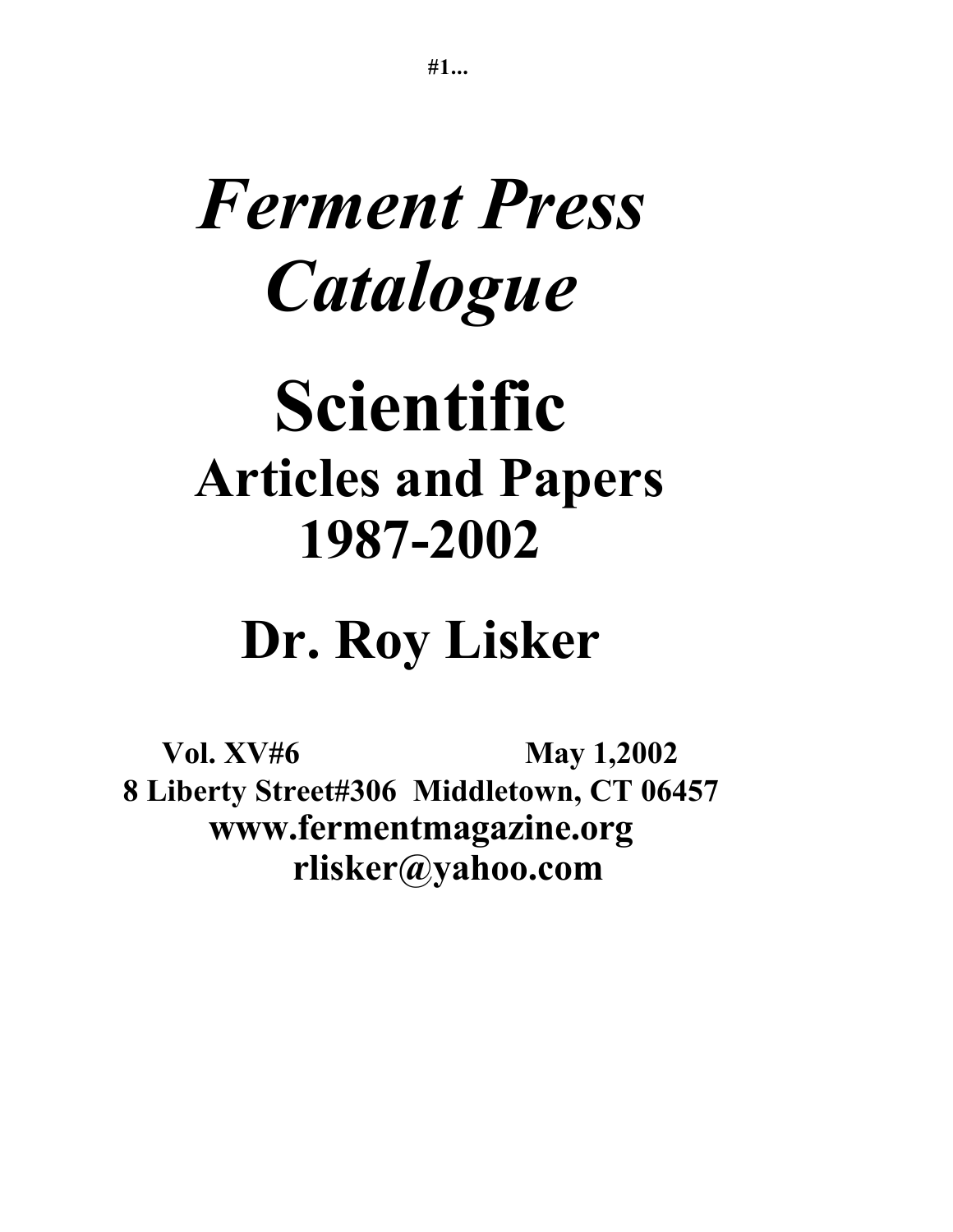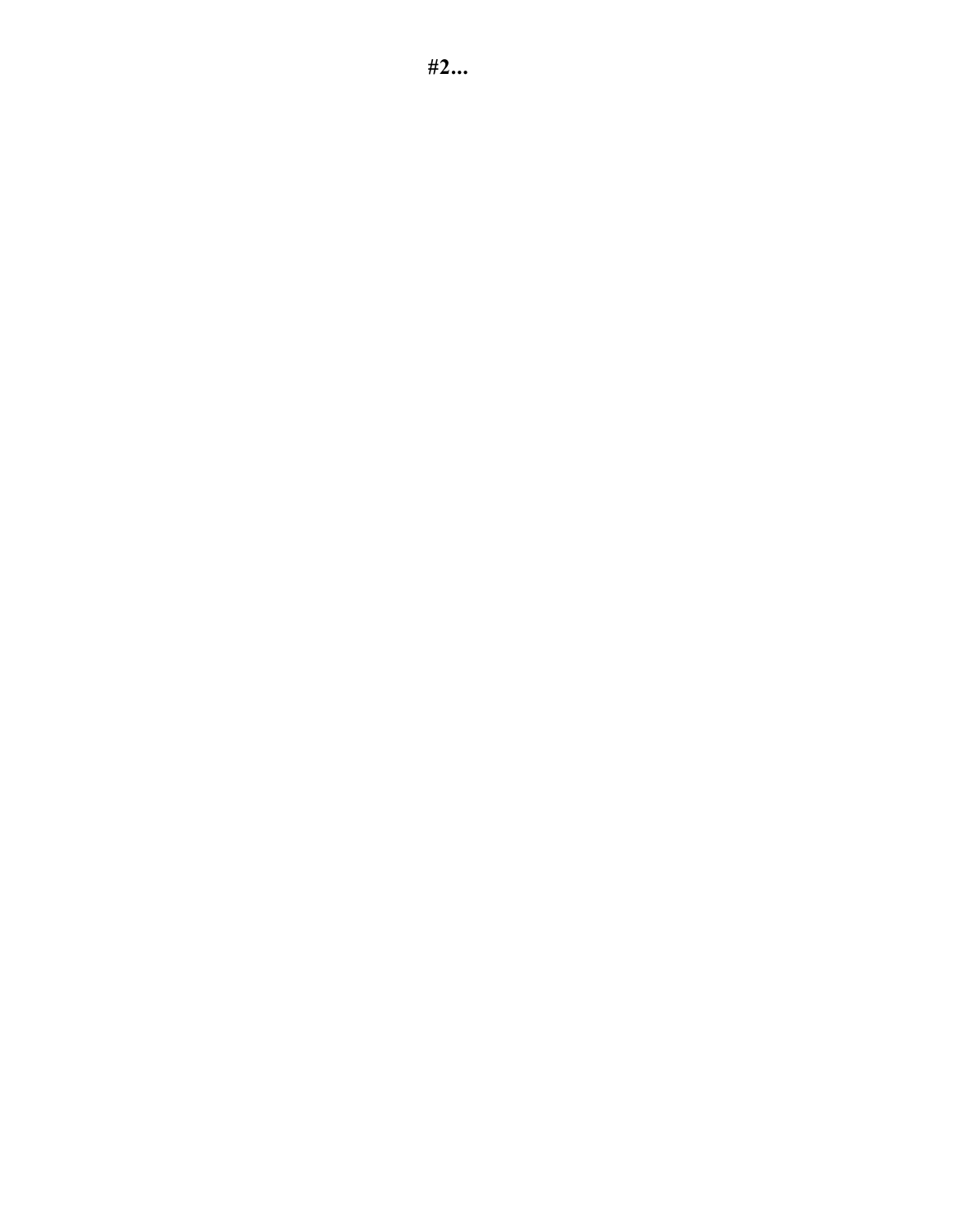# **#1...** *CONTENTS* **Mathematics**

#### **Dynamical Systems**

- **... Non-Linear Algebra as a Dynamical System**
- **... Benoit Mandelbrot's 5-Ring Fractal Circus**
- **... Patterned Sequences and Functions**
- **... Iterate Sets, Convergently Patterned Functions**
- **... Self-Referencing Sequences**
- **... Back-Reconstructible Algorithms**

# **Foundations and Logic**

- **... Two Papers in Transfinite Arithmetic**
	- *... (A) Weakly Infinite Cardinals*
	- *... (B) Generalized Ordinals*
- **...Transfinite Sums**
- **... Counter-Intuitive Science**
- **... On Ray Monk's Biography of Bertrand Russell Topology**

**... Topological Insights**

- *... A. On Homeomorphisms and Order Types*
- *... B. On Infinitesimal Neighborhoods*
- *... C. On The Topology of the Euclidean Line*
- **... A Metric Topology on the Space of Permutations**

# **Geometry**

- **... Theoretical Foundations of Foundation Theory**
- **... Projective Constructs in Relativity and Quantum Theory**
- **... Generalized Controids**
- **... Theorems on Plane Convex Sets**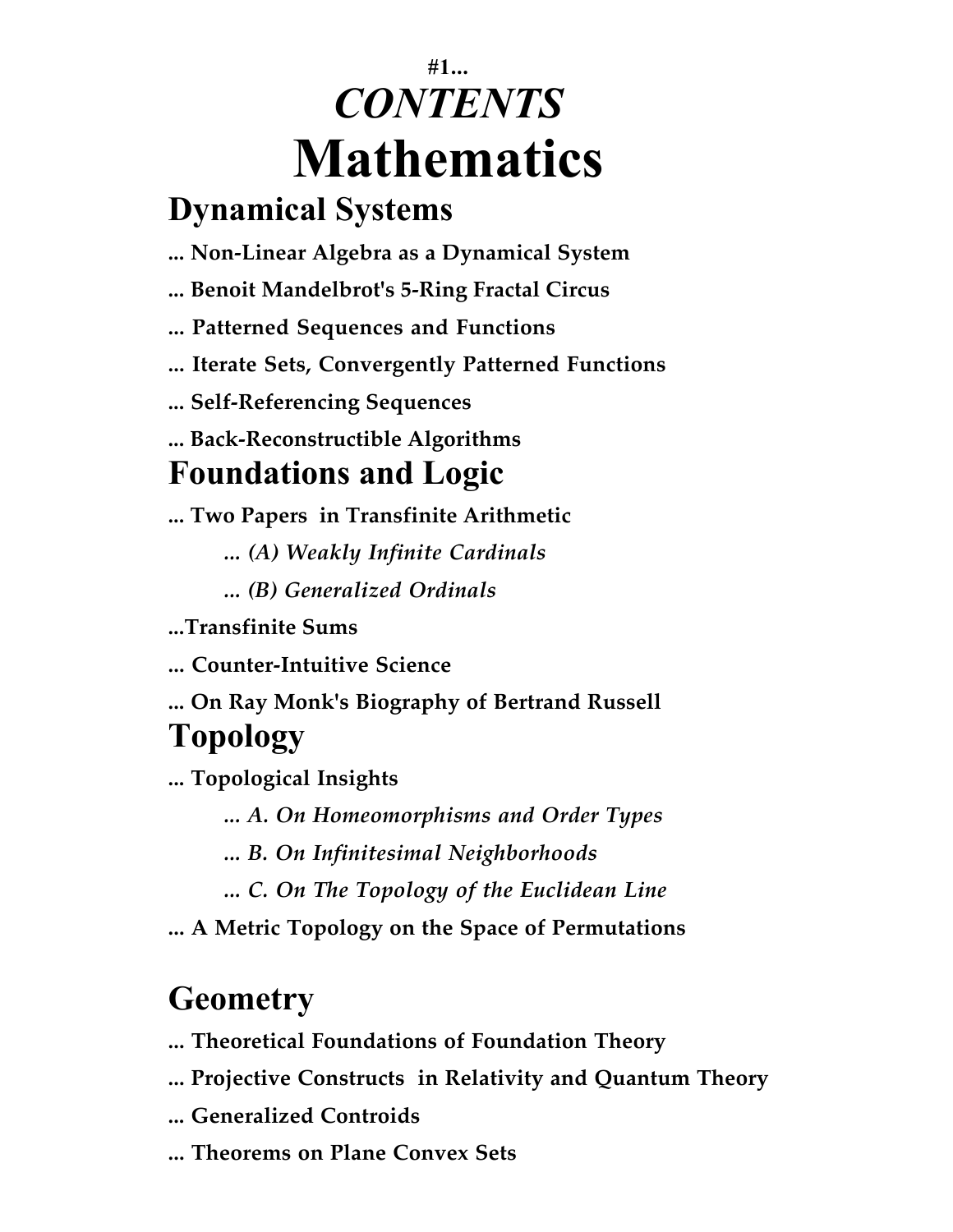### **Combinatorics**

**... Cubical Matrices**

**... Mathematical Foundations of Associative Harmony Number Theory** 

**... Dissonant Functions, Primal Sequences**

**... Additive Algebraic Structures**

**... Generalizing the Greatest Integer Function**

#### **Algebra**

**... Non-Linear Algebra: Groupoids as Fixed Points of Dynamical**

**Systems**

- **... Theorems on Anti-Groups**
- **... When is a groupoid a semi-group?**

#### **Analysis**

**... Three Papers on Patterned Sequences**

- **... Limit Functions of Iterate Sets**
- **... Back-Reconstructible Algorithms**

# *Mathematical Physics* **Causation Theory**

# **... Causal Algebras**

- **... On Modeling Causal Singularities**
- **... Barrier Theory:**
- **... Finitism and Intuitionism in Physics**
- **... Counter-Intuitive Science**

# **Quantum Theory and Relativity 22**

- **... Introduction to the Ideas of Quantum Theory**
- **... Euclidean Time & Relativity**
- **... Topological Paradoxes of Time Measurement**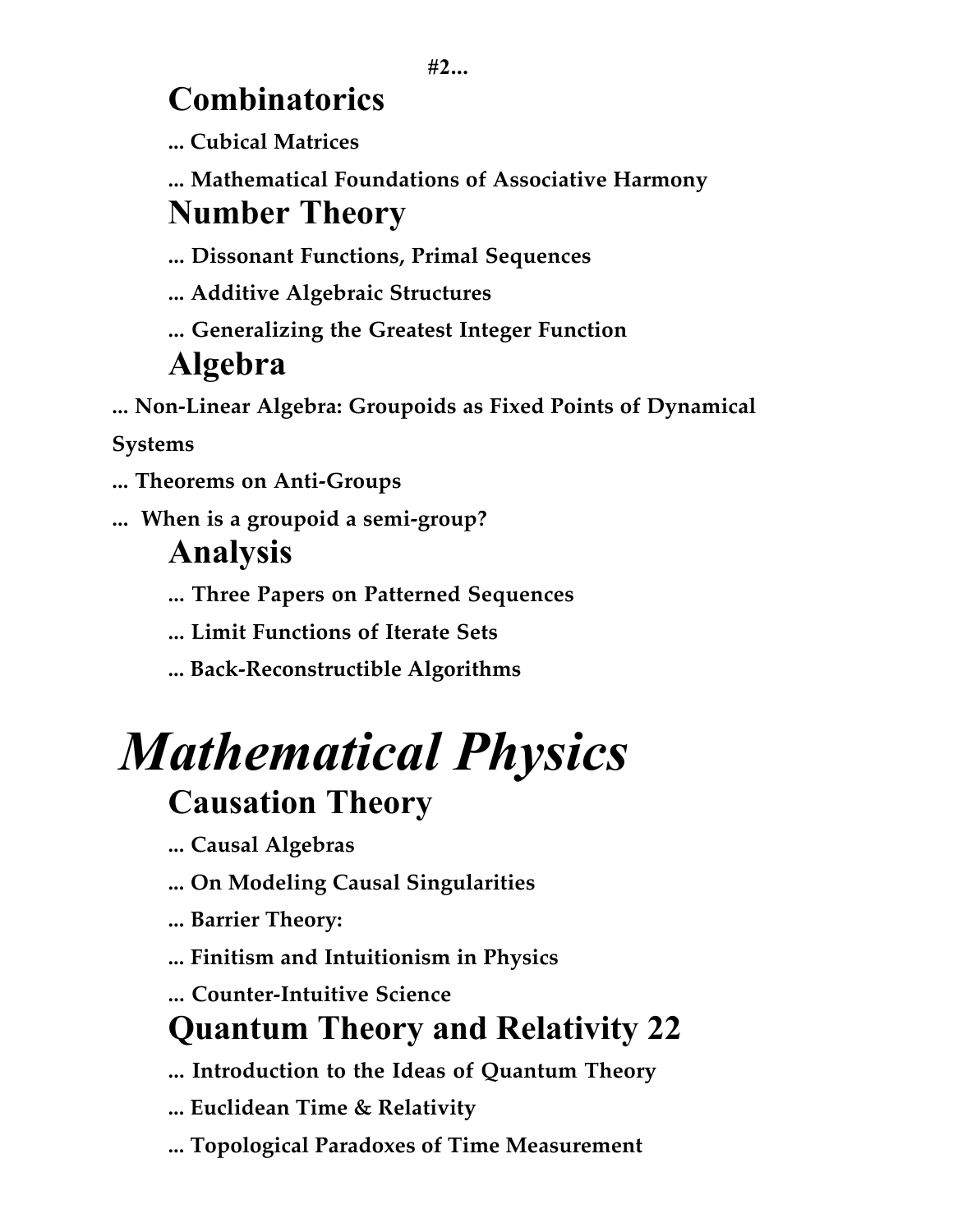**#3...**

**... Projective Constructs and Concepts**

**... Intrinsic Uncertainty of Time Derivatives in Quant. Mech.**

# **Psychology**

# **History**

**... Shrinking Expectations**

**... Malevolent Malpractice**

# **Epistemology**

**... Love and Cosmology**

**... Logical and Psychological Question Theory**

# **In Literature**

**... The Corpse in the Bedroom: Topics in Hamlet Emotion Theory**

**... Life and Life-Energy**

# **Conference Coverage; Book Reviews; Science Writing**

**... In Memoriam Einstein**

**... Rene Thom: The Aristotelian Vision of Science**

**... Mandelbrot's 5-Ring Fractal Circus**

**... The Quest for Alexandre Grothendieck**

- **... Alexander Yesenin-Volpin, Logical-dissident**
- **... Hysteria and Enlightenment :**
- **... Introduction to the Ideas of Quantum Theory**
- **... Can Anyone be a Two-Cultures Man?**
- **... Pons Asinorum**
- **... Circular Tangrams**

**@@@@@@@@@@@@@@@@@@@@@@@@@@@@@@@@@@@@@@@@@@@**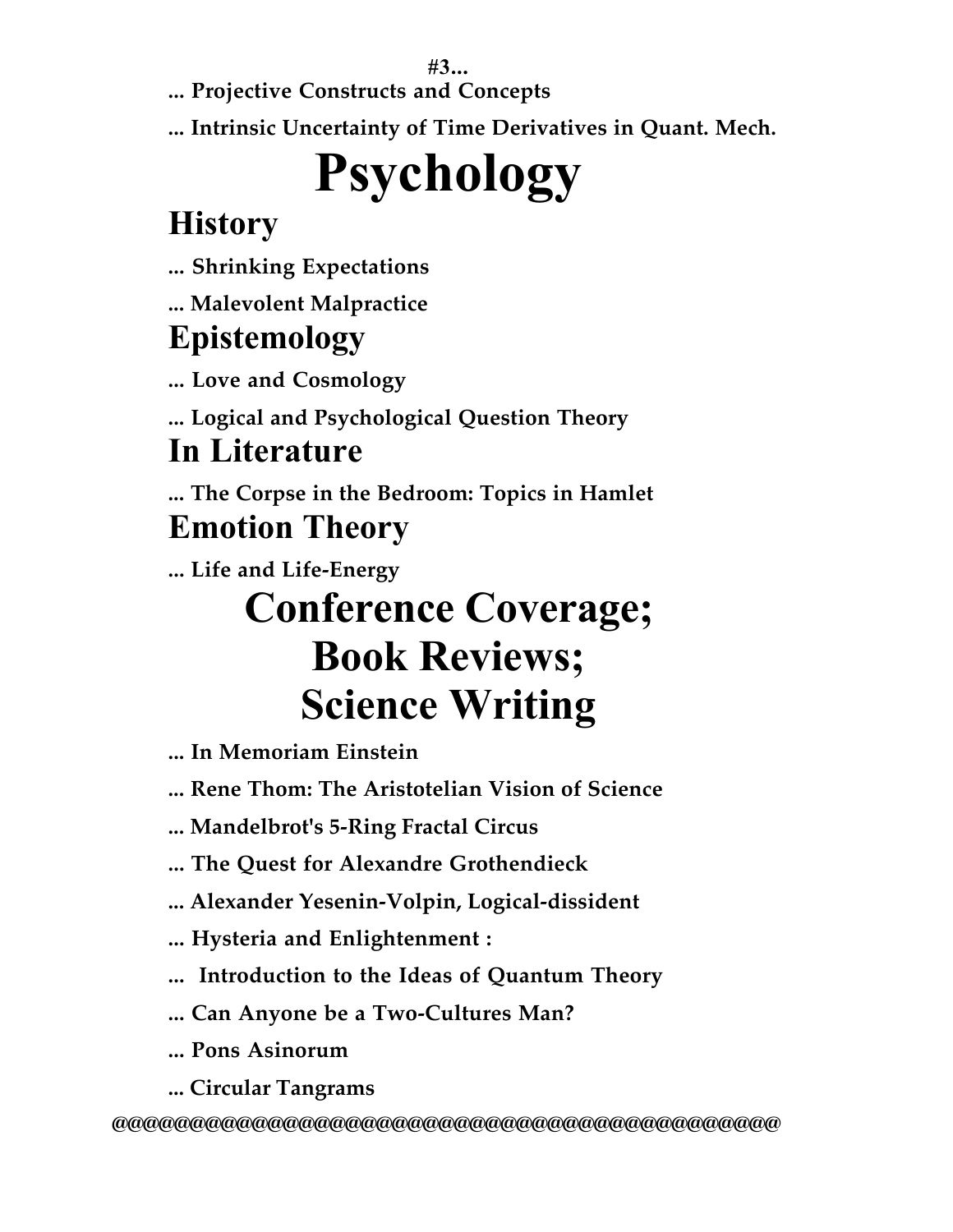# **Mathematics**

#### **Dynamical Systems 1. Non-Linear Algebra as a Dynamical System October, 94 -March, 95**

**114 pages in 3 parts. We define a finite groupoid as a collection of n elements with an arbitrary multiplication operation,** that is to say a multiplication table. Let  $z = f(x, y)$  be a real **function of two real variables. If the surface in 3-space represented by this equation has a finite number of values**  $A = a_1, a_2, ..., a_n$ such that  $x, y \in A \rightarrow z \in A$ , then one can interpret the table of **these values**  $\{a_i, a_j, f(a_i, a_j)\}\$ *i*,  $j = 1, 2, \ldots n$  as the *generalization of the notion of the fixed point in 1-dimensional linear dynamics* **.**

**In these papers a complete description and analysis of** *all* **2-element and 3 -element fixed point groupoids ( also called binary composition algebras ) on quadratic surfaces is presented. For the 2-element groupoids a calculation is made on the partial derivatives at the combination points (ai , aj ) , i,j = 1,2 to ascertain if they are if they are hyperbolic, attractive, repellent, or borderline.**

## **2. Benoit Mandelbrot's 5-Ring Fractal Conference**

**Conference at U. Cincinnati, September 1987. Sponsored by IBM and the NSF, this 5-day conference was designed as a basic introduction the concepts of Fractals and Chaos for computer scientists and persons working in related fields. In addition to**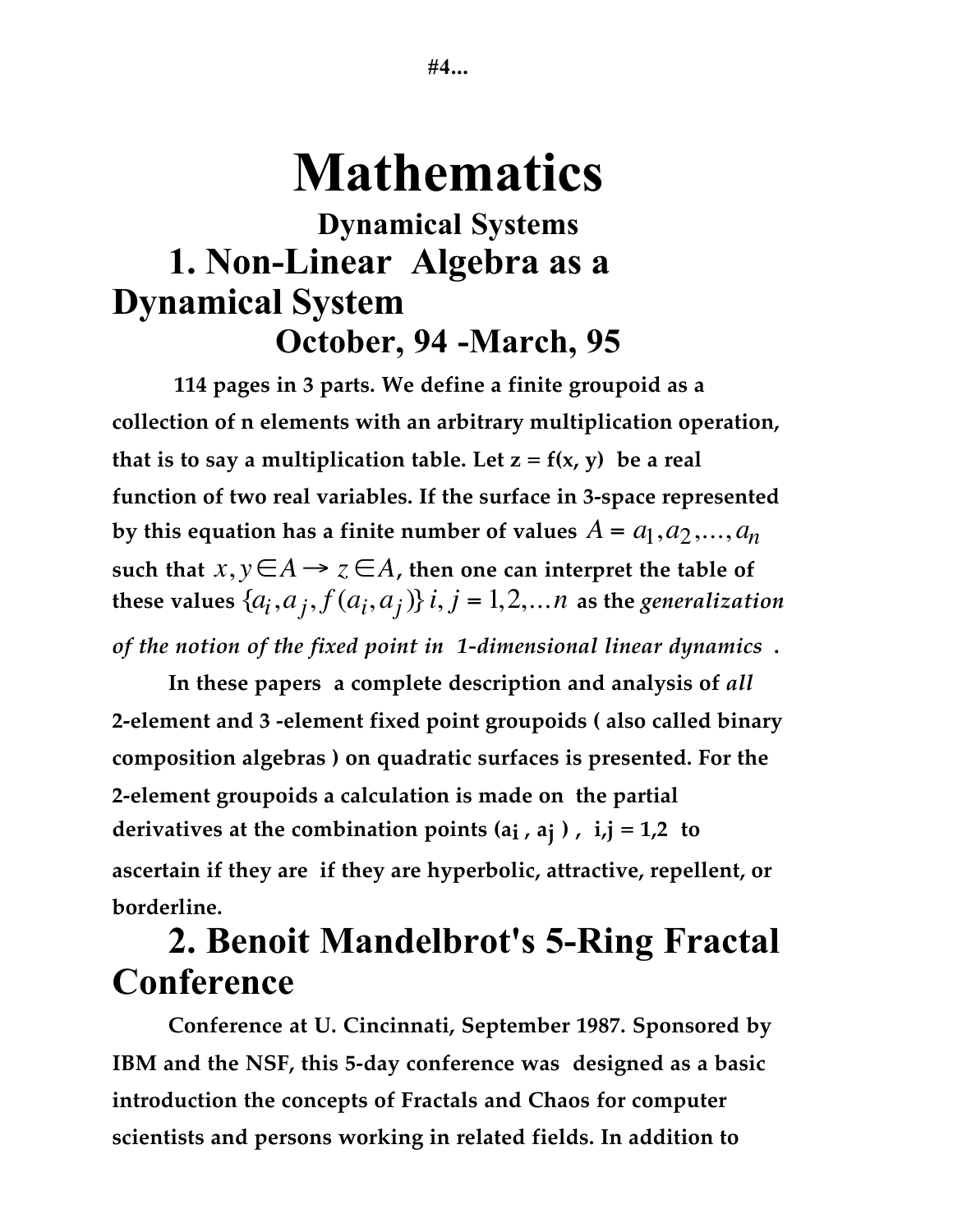**covering the conference, the author wanders about Cincinnati and the University campus, applying what he is learning to the sounds, sights and events around him.**

#### **3. Patterned Sequences and Functions**

**Let S be an infinite sequence of distinct numbers or indeterminate letters, notated**  $S = a_0, a_1, a_2, \ldots, a_n, \ldots$ , We will **say that S is patterned if any finite block**  $B = a_k, a_{k+1}, a_{k+2}, \ldots, a_{k+m}$  is reproduced elsewhere in the **sequence in a block C. It is easily shown that C may be chosen so that B and C are disjoint.**

**After a general discussion of the properties of such sequences, the focus of attention turns to sequences of decimals to some base n ( n-cimals), sequences of rationals, and Diophantine analysis. Of particular interest are iterate sets, collections of ncimals obtained by successive left shift on the entries of an ncimal. Patterned n-cimals play an important role at the boundary of iterate sets.**

**Patterned functions are defined in analogy to patterned sequences. Several theorems are proven that relate them to the theory of functional approximation.**

## **4. Iterate Sets , Convergently Patterned Functions**

The iterate set of a function  $\Phi$  is the family of

#### **functions**

 $\Phi = \{ f(x) \} = \{ f(x+t) \}$  Two metric topologies are defined in the **space of bounded, locally Lesbesgue integrable functions on R+ . One of them is a refinement of the other. Convergently patterned functions are limit points. more specifically boundary points, of these iterate sets. Problems associated with convergence and**

**#5...**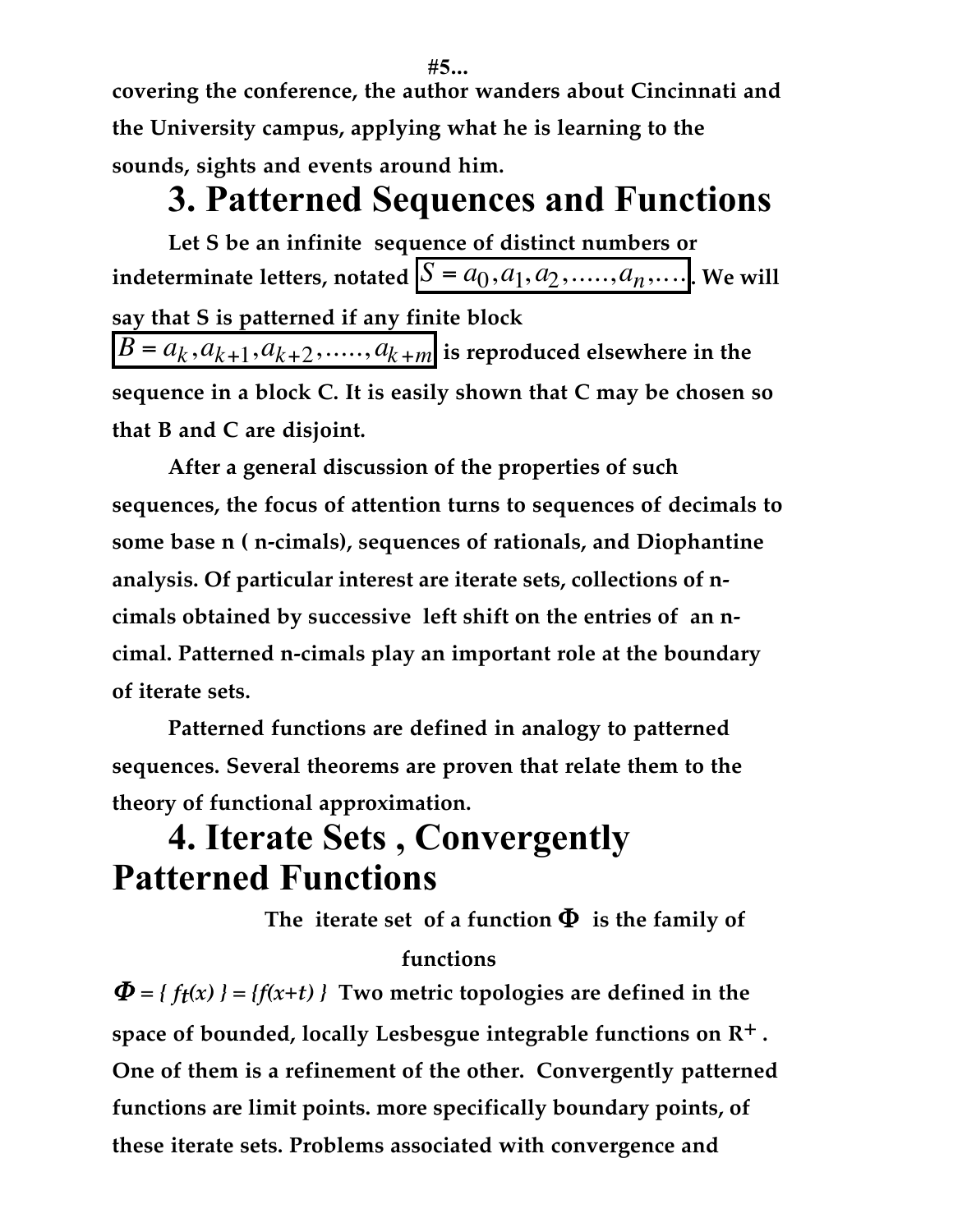**#6...**

**compactness are related to general considerations of the theory of functional approximation.**

# **5. Self-Referencing Sequences**

**A self-referencing sequence of numbers or elements is one whose repetitive structure is such that it can be segmented into blocks which reproduce the structure of the original sequence. Such sequences are completely characterized in this paper, and interesting theorems proven about them.**

# **6. Back-Reconstructible Algorithms**

**A function** Φ **on the positive real line, ( readily generalized) has been constructed from pieces of another function P , known as the associated function, on the basis of an algorithm R , which selects pieces of its graph and splices them together.**

**The exact form of the associated function is unknown. The configuration of** Φ ι**s known only after a certain point on the line, which is also unknown. The algorithm R , however, is completely specified.**

**Under what conditions on R and** Φ **, is it possible to completely back-reconstruct** Φ **to the origin? Algorithms which permit this possibility are designated partially or totally back reconstructible, depending on the amount of information they provide.**

#### **Foundations 1. Two Papers in Transfinite Arithmetic :**

**The constructions in these papers derive from the following consideration: the technical term** *countable* **used in describing a certain kind of infinite set should mean , literally, a set that** *can be counted*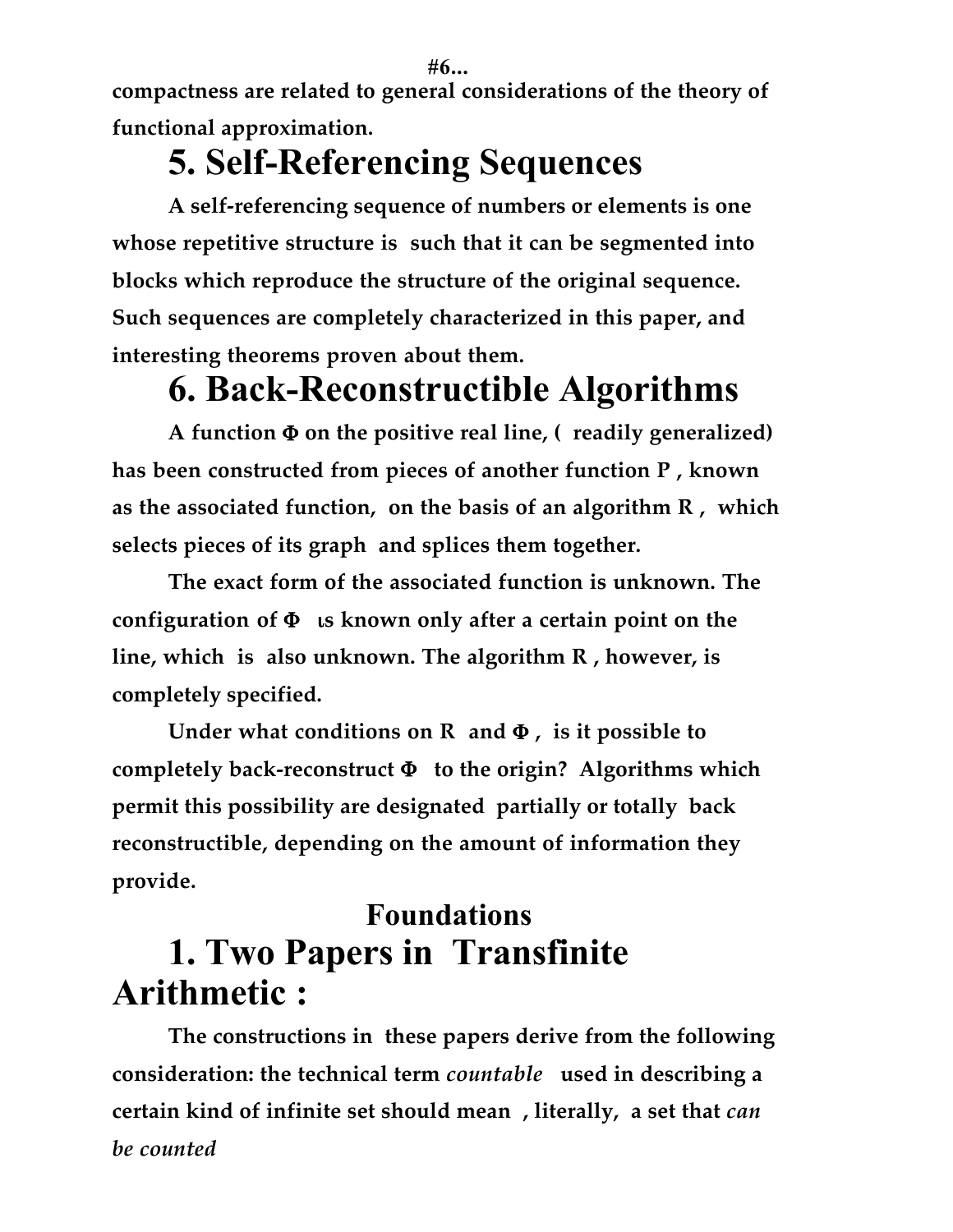**#7...**

**. There are important differences between the process of counting a finite collection versus an infinite one that deserve more careful consideration.**

**Let us say that someone puts a finite number N of marbles inside a black box. Later I reach in it and pull them out, one by one, through a slot. In this case the order in which they are removed doesn't matter. Anyone who pulls all of them out will end up with the same number, N.**

**But if** *you* **put an infinite number of marbles in the box following some counting scheme, then** *tell me* **that their number is countably infinite, and** *I* **fish them out , one at a time, there is no guarantee that** *any previous chosen countable ordinal* **of my will exhaust the total number in the box.**

**There has to be a postulate to the effect that** *any* **count taken of a set** *known to be countable must* **terminate in some countable ordinal** λ **, even if** λ **cannot be known in advance, and this doesn't seem to be a postulate that can stand up to serious philosophical analysis: If no-one can state what the ordinal** λ **is , how can it be asserted that there must be one?**

**The order in which the marbles are put into the box is called the** *presentation* **. Presumably, the contents of the box are** *presented* **to the person putting the marbles into it, but** *unpresented* **to the person to whom the box is handed over.**

**It is argued in these papers that** *an unpresented set of indistinguishable objects cannot be counted* **. In some sense it is "uncountable" . To say that a set is countable means that someone has counted it. This pre-counting is essentially the presentation.**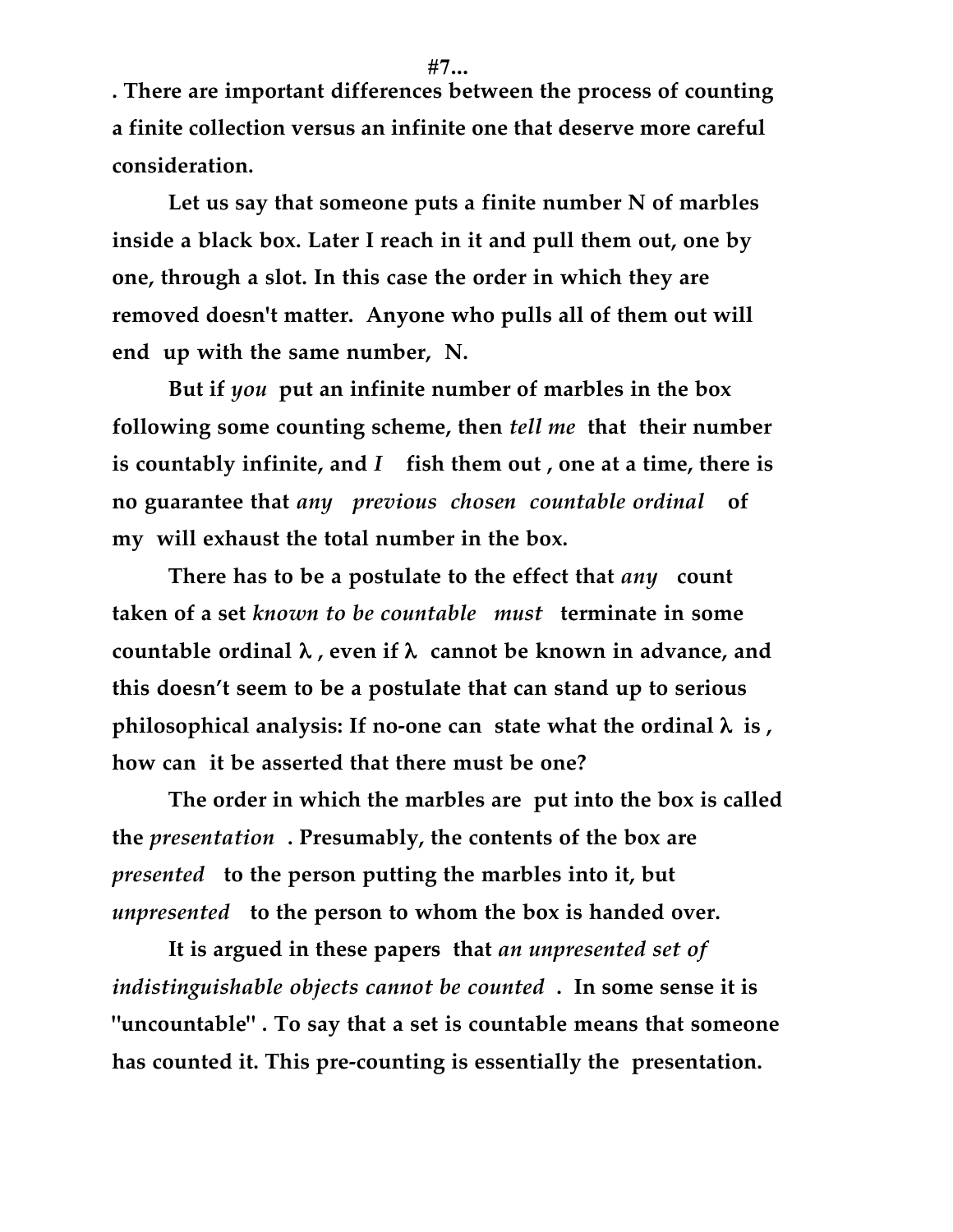# **A. Weakly Infinite Cardinals, 1981:**

 **In an attempt to give some meaning to the exponent** σ **, in** the expression  $2^\sigma = k_0$ , I produce several constructions on a **Hilbert space of an unordered, yet countable, number of dimensions . At the same time, a** *two-valued cardinal* **for sets of indeterminates is employed , the left term of which gives the total number of elements in a set, while the right term gives the total number of** *distinguishable* **elements of that same set.**

**#8...**

**By means of these constructions I establish a series of** *weakly infinite cardinals* **{** σ**j } , such that**

> $2^{oj} = \sigma_{i-1}$ ,  $j > 0$ ;  $2^{\sigma_0} = K_0$ .

**A** *relativity postulate* **for Hilbert spaces is enunciated :** *" All infinite -dimensional subspaces of a countable dimensional Hilbert space are geometrically indistinguishable from the space itself".* **The rest of the paper goes into what is meant by the term** *"geometrically indistinguishable."*

#### **2 . Generalized Ordinals, 1991 :**

**(i) Since a 'countable set' must be** *presented* **in a certain way in order to be 'counted' by a countable ordinal , there is no way to say that an unpresented set is countable or transfinite, but only that it is infinite. A presented set is one that has been precounted in some fashion that indicates that it is countable, as well as the process for counting it. The "effective uncountability" of a countable but unpresented set is called the** *Box Paradox* **.**

**An argument is made to show that , without this clear distinction of presented and unpresented sets, Zermelo's method of setting up the ordinal process on the reals to generated the**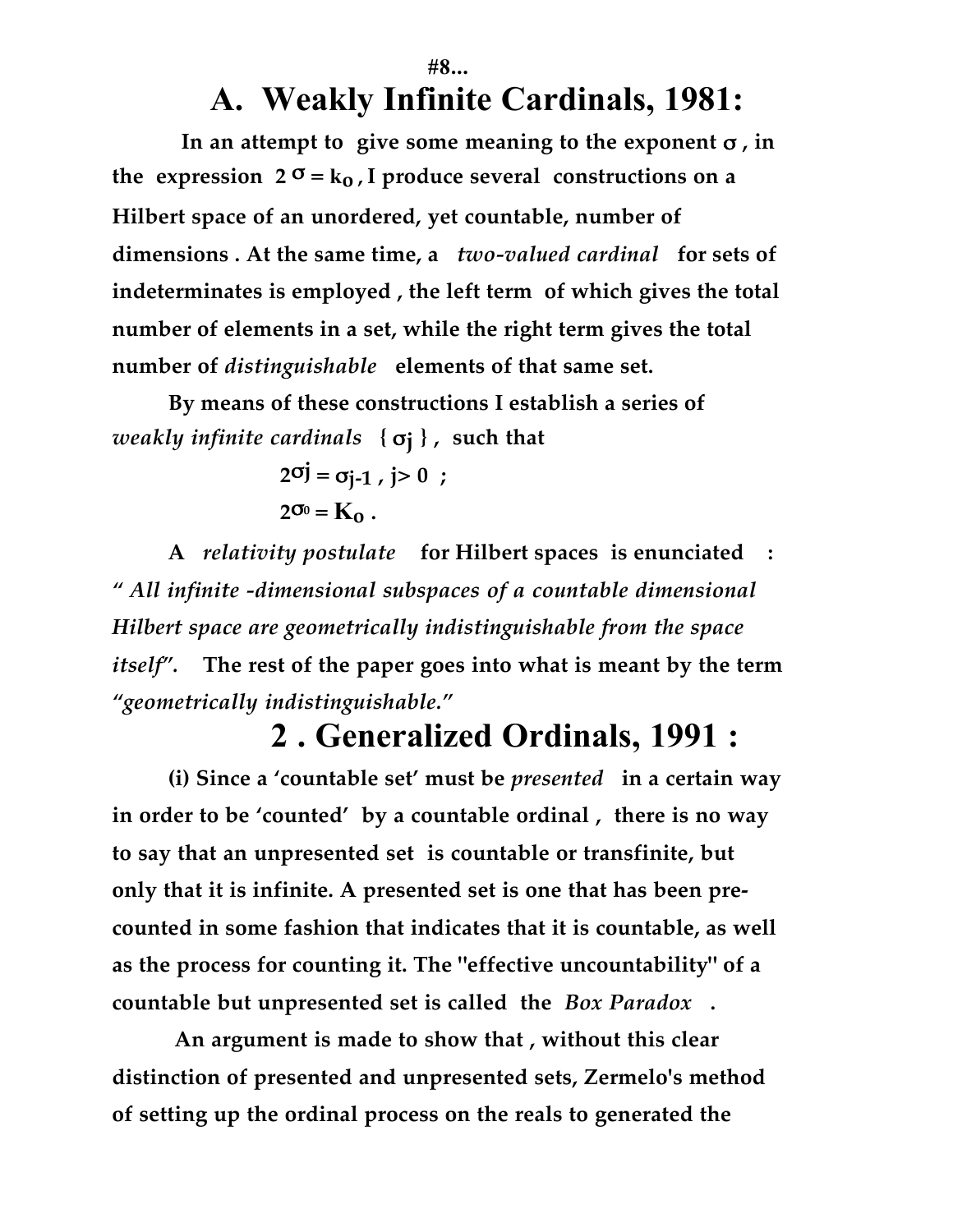**ordinal e, of transfinite Aleph-1 , can also to a set of order type q , of the rationals.**

## **3. Transfinite Sums, (1980) :**

**An investigation into ways of rendering expressions such as**

$$
S = \sum_{j=0}^{\varpi^n} a_j
$$

**meaningful, where**  $\omega^n$  **is the lowest ordinal corresponding to the nth order transfinite cardinal. An example is the classical identity :**

$$
\prod_{n=1}^{k} \cos(x/2^{n}) = 1/2^{k} \sum_{j=0}^{2^{k-1}} \cos(\alpha_{j}^{k} x), where
$$
  

$$
\alpha_{j}^{k} = 1/2 \pm 1/4 \pm 1/8.... \pm 1/2^{k}
$$

**the index j going over all switchings of the "plus" and " minus" signs.**

**The intermediate sum can be interpreted, in the limit, as a** *transfinite sum* **, since it will have Aleph-1 addends. It also has the form of a Riemann sum , so that it goes over naturally into an integral. This paper therefore investigates properties of certain kinds of infinite series that may be interpreted as Riemann sums. The construction is intriguing, but I could find little useful application for it.**

# **4. Counter-Intuitive Science**

**Modern science abounds with assertions that appear to fly in the face of simple commonsense. This comes as something of a surprise, because hard science claims to be derived from simple perceptions and irreducible self-evident notions. Even the most abstruse scientific theory is built on ideas so elementary that no sane person would bother to dispute them. An examination of the counter-intuitive statements characteristic of modern science**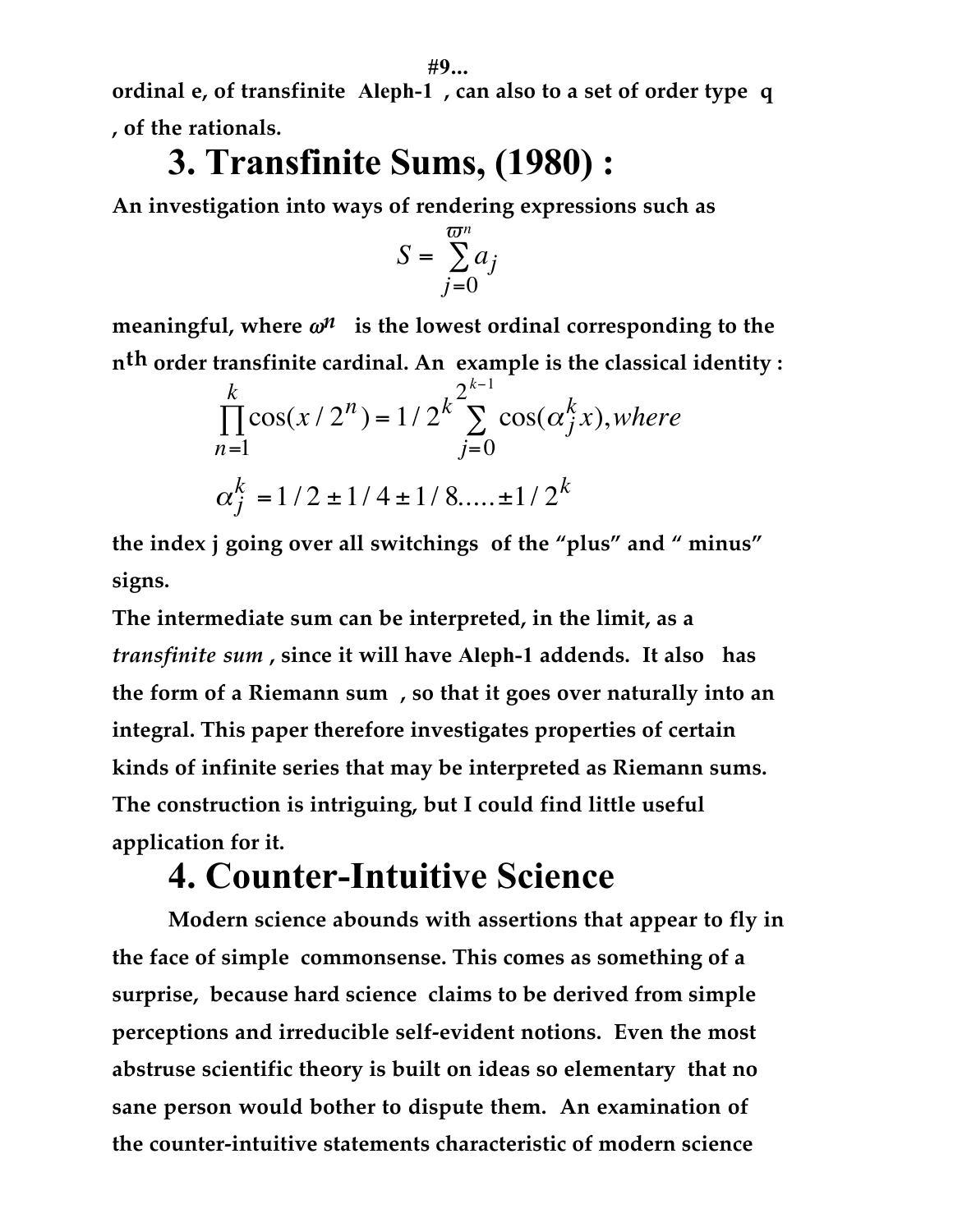**indicates a decision is made as to what set A of self-evident notions will be treated as** *more self-evident* **than another set B , which, having been designated as** *less self-evident* **are replaced by a counter-intuitive statements derived from A.**

**The set of examples chosen for this paper are drawn from modern logic, relativity and quantum theory . In each case our curiosity prompts us to reverse the direction of the standard syllogism: that is to say, if two sets of assumptions, A and B, are taken to be self-evident , and if , by giving its verdict to A , modern science has demonstrated that B is no longer tenable, we examine the consequences of giving** *greater* **validity to assumption B, then looking at the set of "counter-intuitive "conclusions that replace A.**

**This leads to an alternative science, one might call it the** *dual image* **of contemporary science. It is speculated that, at least in certain cases, the pairing of** *Image/Dual-Image* **may be a more effective vision of reality than a narrow adherence to either side of the debate.**

#### **5.Review of Ray Monk's Biography of Bertrand Russell**

**Numerous biographies have reinforced the public's interest in the basic facts of the life of Bertrand Russell. After evoking the notion of a "relevance dilemma" in professional philosophy, the author, using Ray Monk as a guide, discusses the scope and merit of Russell's efforts in the following domains:**

> *A. Logic B. Popular Writing C. Political Activism D. Sexual Liberation*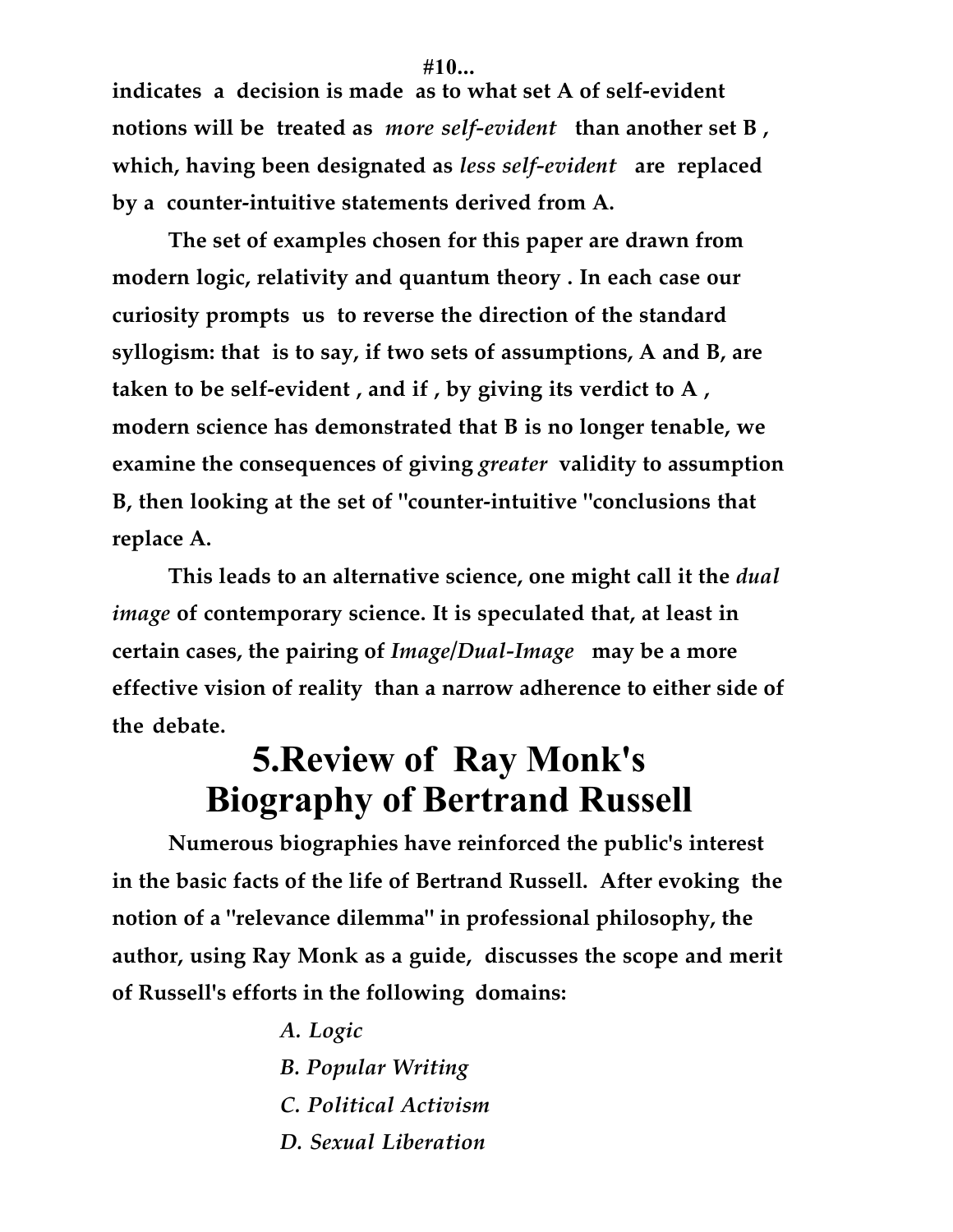#### **#11... Topology 1. Topological Insights**

#### **A. On Homeomorphisms and Order Types B. On infinitesimal Neighborhoods C. On the Topology of the Euclidean Line**

*A.* **Order types on the real line are more general than homeomorphisms, because the "order type" of R is completely specified by its Dedekind cut structure, that is to say, the bounding properties of its limit points, a homeomorphism of R onto itself must take into account its connectedness. For example, one can easily construct subsets C of R which has the same order type as R itself but which are not homeomorphic to R.**

**The topology of C can therefore be imposed on R by virtue of the identity of order type. This section of this paper classifies all such topologies**

*B.* **Draw a simple, non-self-intersecting closed loop K in the plane, and let q be a boundary point of K. Let**  $\overline{O} = I \cup \overline{\{q\}}$ **, where I is the open interior of K. We modify the standard topology of the plane , R2 , by adjoining O as an open set. All intersections and unions of open sets Q of R2 with O are also open. However, sequences of points in the plane that normally converge to q in the standard topology, will no longer converge to q in the new topology. In effect, the various intersections of O with the neighborhoods of q form an** *infinitesimal neighborhood* **: K can be replaced by its intersection with any arbitrarily tiny neighborhood of q, to give the same topology.**

*C.* It is customary to treat the open interval  $I = (0,1)$  as **homeomorphic to the entire real line, R. There is a way however,**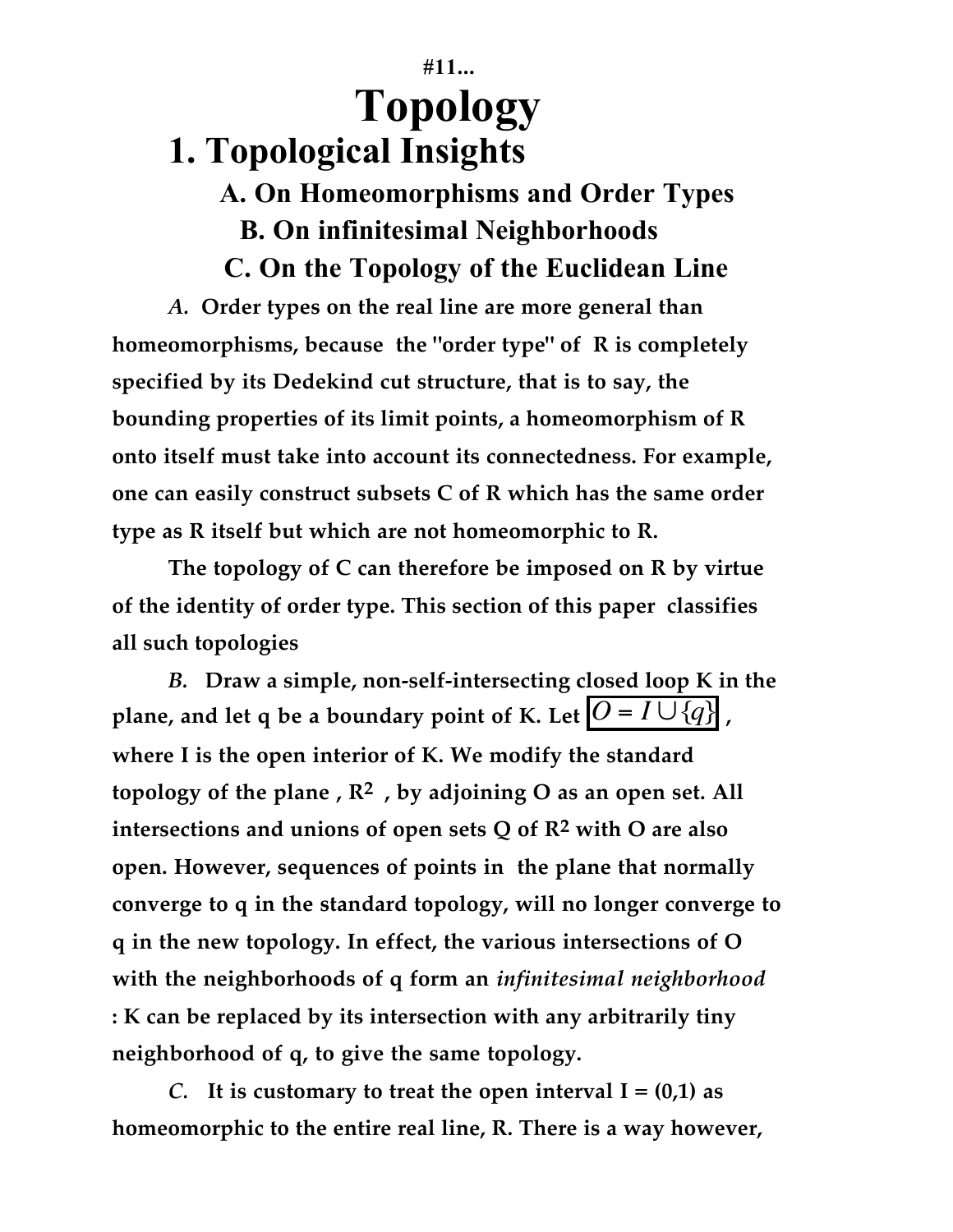**to characterize the distinction between the "extendability" of I and the "inextendability" of R, by invoking a stronger definition of homeomorphism based on neighborhoods rather than open sets:** two topological spaces on R,  $M_1 = (R, T_1)$  and  $M_2 = (R, T_2)$  will **be deemed strictly homeomorphic, if there is a 1-l map carrying** *neighborhoods* **of M1 into** *neighborhoods* **of M2 , and vice versa.**

**This construction allows one to give objective topological meaning to the concept of an infinitely extended set.**

# **2.A Metric Topology on the Space of Permutations**

A topology is placed on the space  $S_{(i)}$  of all permutations of **the positive integers Z<sup>+</sup> = 1,2,3...............**  $S_{(0)}$  is a group: if

$$
\sigma, \rho \in S_{\overline{\omega}}\n\sigma = (s_1, s_2, s_3, \dots, s_n, \dots),\n\rho = (r_1, r_2, r_3, \dots, r_n, \dots)
$$

one defines the product by  $\sigma \rho = (r_{s_1}, r_{s_2}, r_{s_3}, ...)$ . The identity **for this group is** ε**= (1,2,3,4,................ ) . The topology is defined**

via a map of 
$$
S_{00}
$$
 into an infinite-dimensional Hilbert Space:

$$
\psi: S_{\omega} \to H
$$
  
 
$$
\psi(\sigma) = \psi((s_1, s_2, ....)) \equiv (2^{-s_1/2}, 2^{-s_2/2}, ....)
$$

**This paper discusses the unusual properties of this topology.**

# **Geometry 1.Theoretical Foundations of Foundation Theory, 1988:**

**The axioms of Hausdorff Topology and Projective Geometry are set up in a way that reveals them to be mutually exclusive. Foundations are defined to be coverings of sets governed by a combination of axioms taken from each of them .**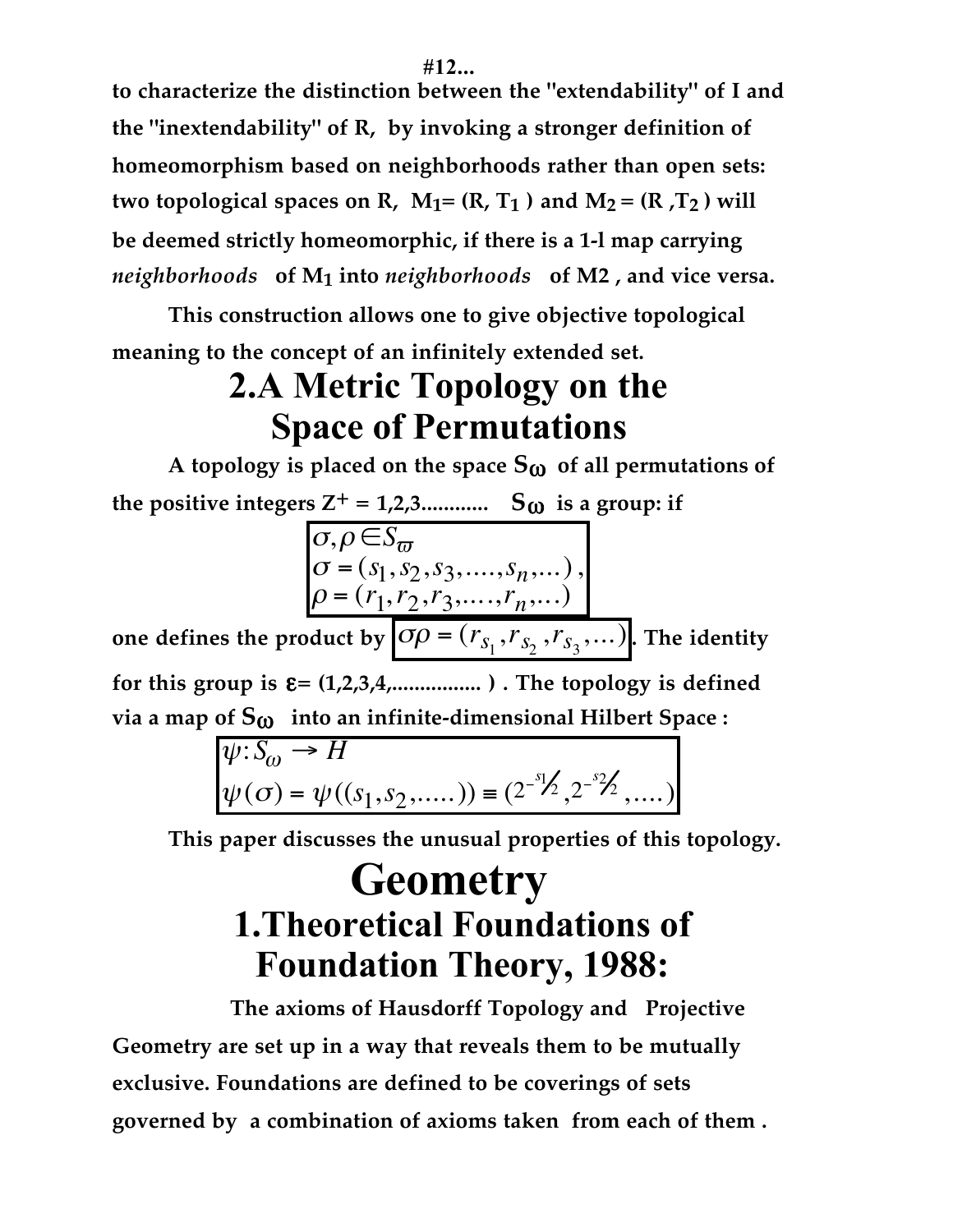**#13...**

**Combining some of these axioms with the negations of others, with their duals and the negations of their duals generates a large class of geometrical structures . Foundations appear to be natural geometric objects.** 

# **2. Projective Constructs and Concepts in Relativity and Quantum Theory, 1992 :**

**Although a paper in mathematical physics, its concerns are primarily those of projective geometrical. Its' contents are summarized in the Mathematical Physics section.**

# **3. Generalized Centroids, 1981:**

**Generalizing the centroid notion to a larger class of topological sets in the plane. Refining the concept of spatial dimension by a hierarchy of sub-dimensions . These are similar to Fractal dimensions, yet sufficiently different to warrant their investigation. An interesting aspect of this paper consists of a generalization of integration over a broader class of topological domains.**

## **4. Theorems on Plane Convex Sets, 1986 :**

**The fixed point theorems of Differential Topology are used to generalize classical results about conic sections to general convex figures.**

# **Combinatorics**

# **1. Cubical Matrices, 1978:**

**This paper looks at the identity relations on 3 dimensional arrays composed via tri-linear scalar products. There are several ways to do this. For example, one may treat the square arrays defined by lateral, vertical and horizontal sections, as determinants, which are then multiplied together;**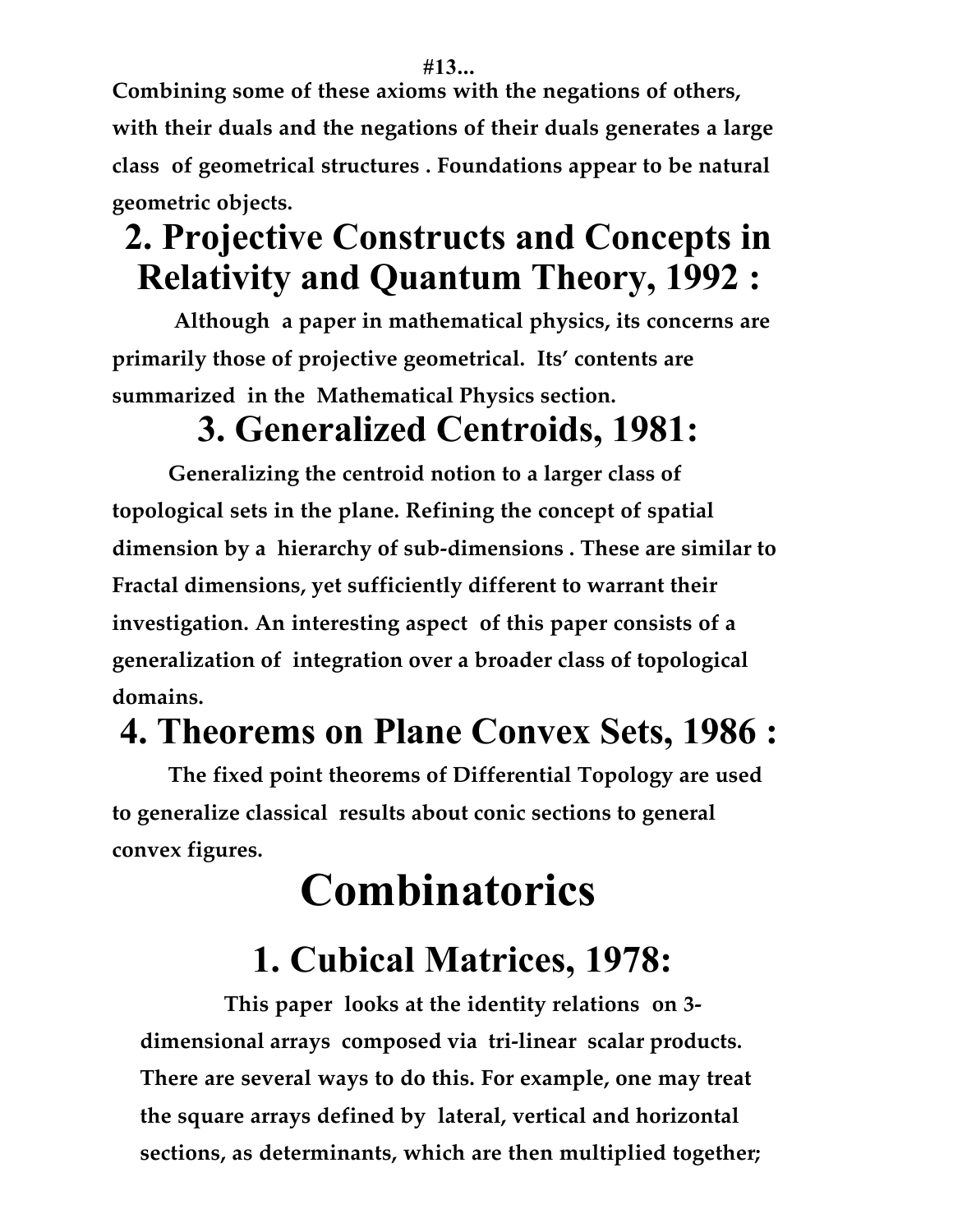**or one may construct a genuine tri-linear product on the basis of the three orthogonal lines passing through every point. This ambiguity is actually a defect for it makes it very difficult to define inverses. These objects have interesting symmetry relations.**

# **2. Associative Harmony, 1962 :**

**Mathematical structures in serial composition. Combinatorial properties of all-interval tetrachords. Progressions of trichords sharing a common interval. Combinatorics of trichord associative harmony. 4-point counterpoint with all-interval tetrachords.**

# **Number Theory 1. Dissonant Functions, Primal Sequences, 1983:**

**This paper treats the greatest common divisor function, or g.c.d., applied to rational polynomials in one variable, like an inner product: Suppose that f(x) and g(x) are polynomials in one variable over the integers, with rational coefficients. Then f and g are** *dissonant* **if g.c.d. (f,g) = 1 at all integer x . A** *primal sequence* **is a sequence of polynomials, all pairwise dissonant. Several nice theorems are proven. For example, it is shown that one may have a primal sequence of linear forms { fj (x) = aj (x)+bj } , of any finite length, but that they are no infinite primal sequences of linear forms.**

**In the case of dissonant functions, f and g, the function h(x) = gcd ( f,g) = 1. Otherwise, h is always periodic for any two integral polynomials with no common algebraic or integer factor. The theory of primal sequences of dissonant quadratic polynomials quickly runs into difficulties.**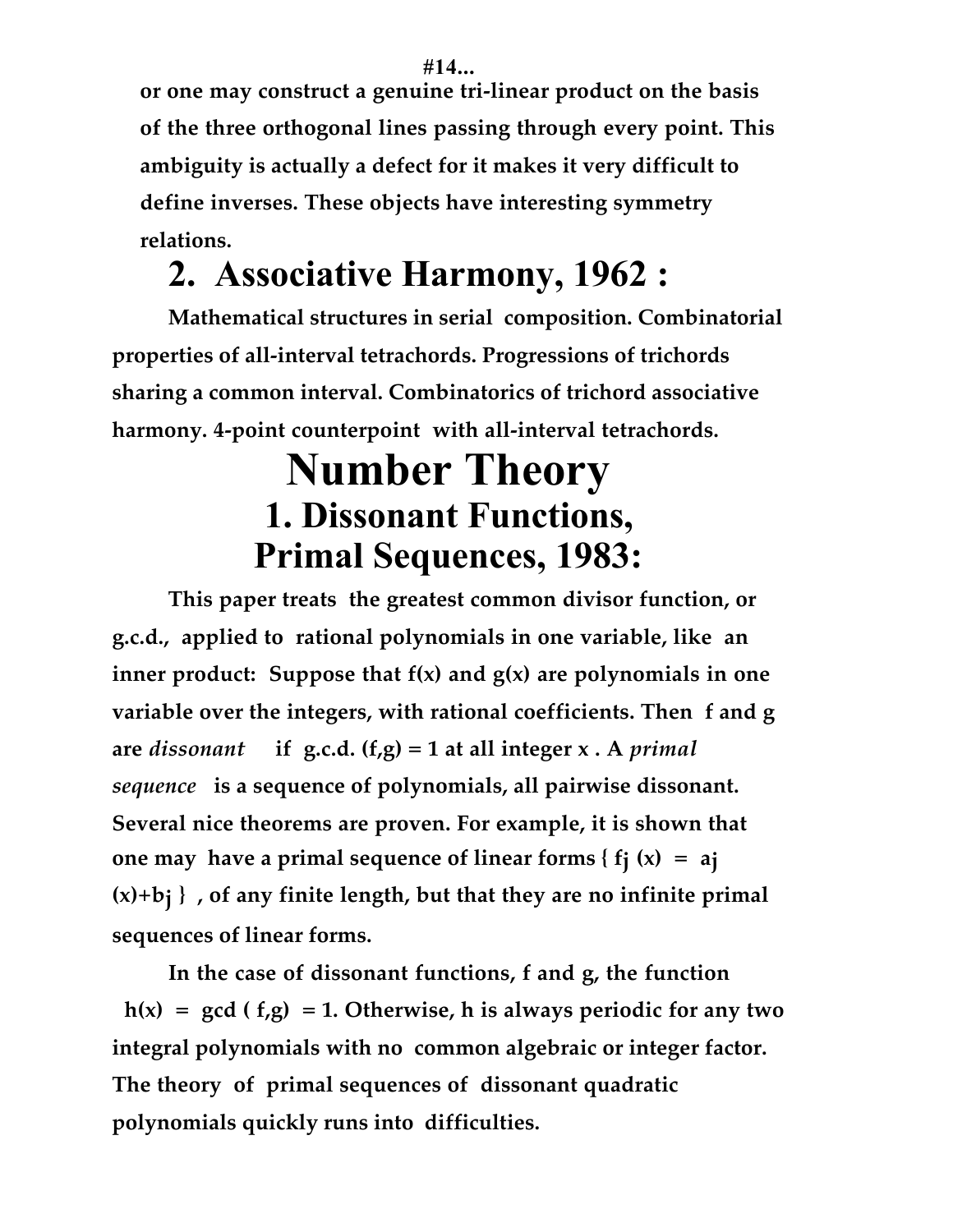#### **#15...**

#### **2. Additive Algebraic Structures,1982:**

**Let A and B be sets of real ( or complex) numbers . Define A (+) B = C as the set formed by adding together each element of A with each element of B. The paper discusses maximal and minimal solutions of equations of the form**  $A (+) X = B$ , for certain **interesting sets A, B, on the real line and in the complex plane. That is to say, given A and B, how small or how large can X be without the sum of A and X exceeding or falling short of B? Also discussed are equations of the form**

 $A(\bullet)X = B$ ;  $A(\bullet)X = B(\bullet)X$ ;  $A(\bullet)X = B(\bullet)X$ , etc. Minimax **solutions of**  $X(+)Y=A$ **, and the equation**  $(k)X = X(+)X(+)....(+)X =$ **A are also discussed .**

**In the final part of the paper, simple algebraic structures with a binary relation derived from additive number theory are classified.**

#### **3. Generalizing the Greatest Integer Function, 1983 :**

**During the production of this paper on an I.B.M. mathematics typewriter in a room adjacent to the office of the secretaries in the U.C. Berkeley math department ( with their permission), I was rudely kicked out by the chief administrative secretary , Nora Lee. Quote:** *" Your status is very low in this department."* **She then went to the office of the staff director , Anne Anscombe, told her some kind of story, and got me thrown out. A few years later Anne Anscombe fled the Berkeley campus, never to return . It turns out that she was embezzling thousands of dollars from the university by charging for orders of computer equipment that existed only on paper. Nora Lee quit soon**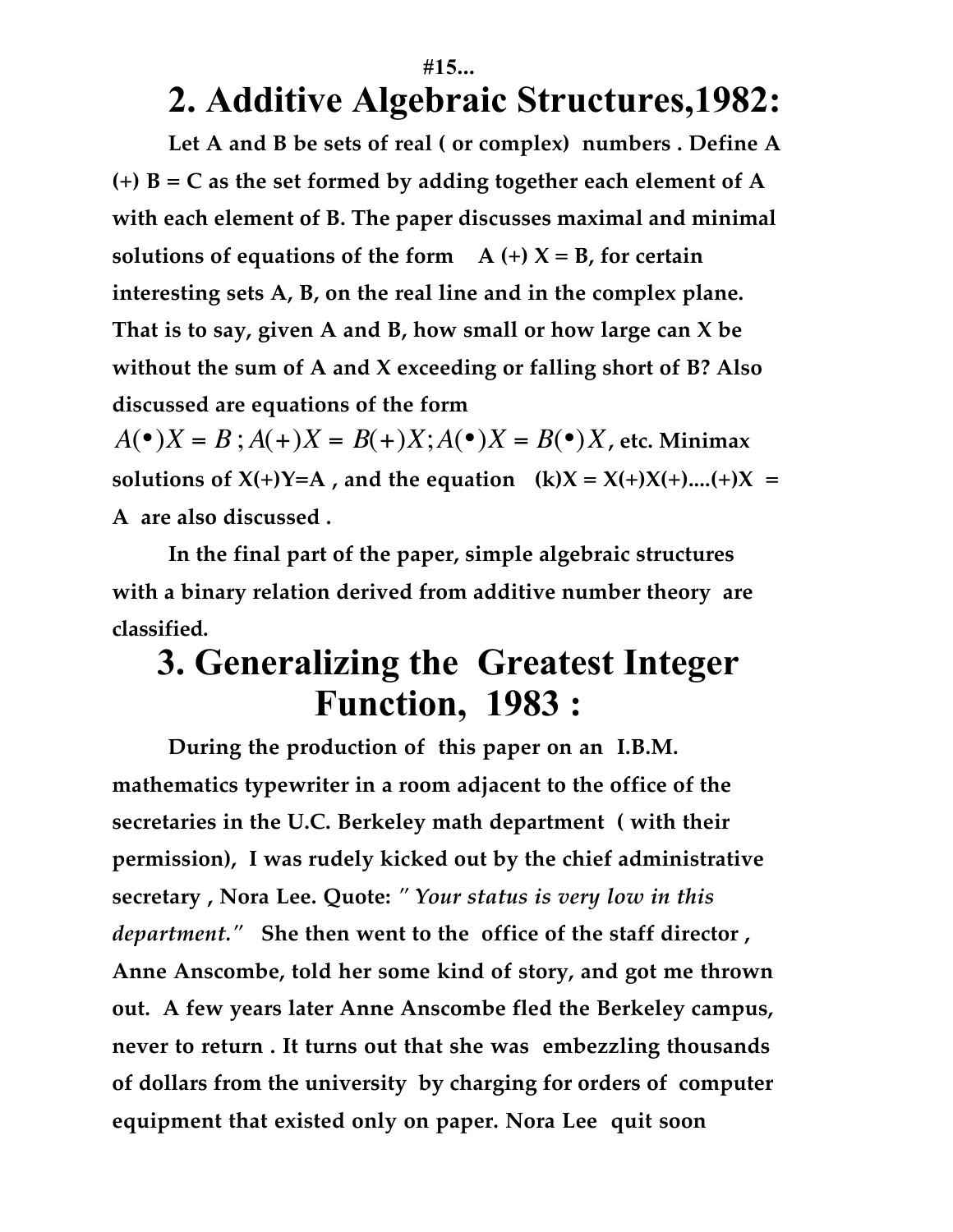**afterwards , not understanding how little relationship there is between mathematics departments and the real world.**

*Generalizing the g.i.f.* **: one starts with an arbitrary sequence of reals** { M<sub>j</sub> }  $j = 0$ , ±1, ±2, ±3, ...., M<sub>j</sub> going from - ∞  $\mathbf{t} \mathbf{o} + \infty$ , with

**Mj < Mj+1 , all j . If x is any real number and it is the case that**  $M_1 \le x < M_{1+1}$ , one can define two functions analogous to the **greatest integer function, [x] :**

$$
(a)[x]_M = M_j
$$
  

$$
(b){x}_M = j
$$

**Several theorems relevant to the theory of approximations and to functional analysis are proven.**

# **Algebra 1. Non-Linear Algebra:**

**114 pages in 3 parts. We define a finite groupoid as a collection of n elements with an arbitrary multiplication operation,** that is to say a multiplication table. Let  $z = f(x, y)$  be a real **function of two real variables. If the surface in 3-space represented by this equation has a finite number of values**  $A = a_1, a_2, ..., a_n$ such that  $x, y \in A \rightarrow z \in A$ , then one can interpret the table of **these values**  $\{a_i, a_j, f(a_i, a_j)\}\$ *i*,  $j = 1, 2, \ldots n$  as the *generalization of the notion of the fixed point in 1-dimensional linear dynamics* **.**

**In these papers a complete description and analysis of** *all* **2-element and 3 -element fixed point groupoids ( also called binary composition algebras ) on quadratic surfaces is presented. For the 2-element groupoids a calculation is made on the partial derivatives at the combination points (ai , aj ) , i,j = 1,2 to ascertain if they are if they are hyperbolic, attractive, repellent, or borderline.**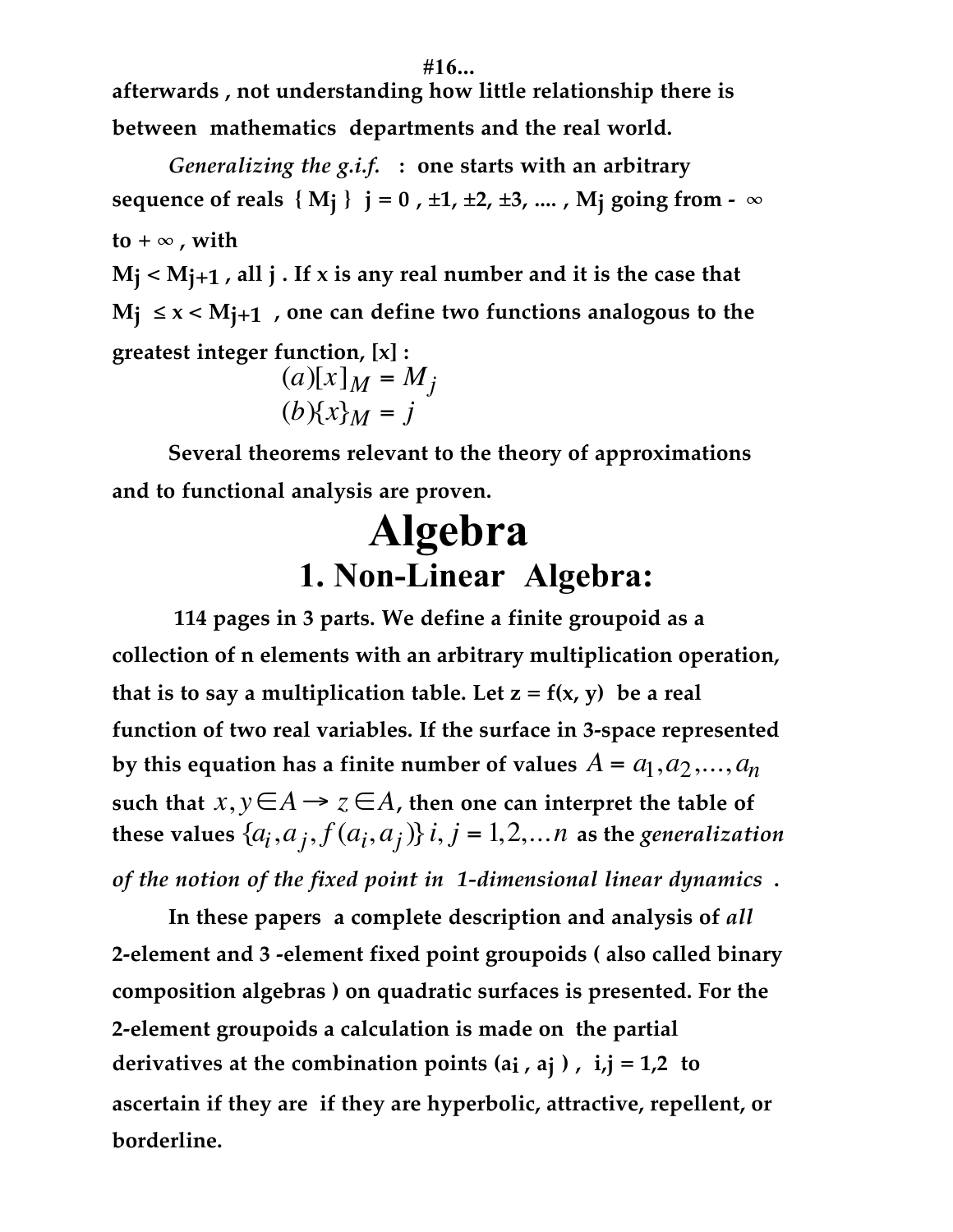# **2. Theorems on anti-groups, 1978:**

**#17...**

**Properties of maximal anti-groups of finite groups . Theorems about the decomposition of finite groups into maximal antigroups, their inverses, and their products.**

### **3. When is a groupoid a semi-group? 1984:**

**(a) An algorithm is constructed for determining , from operations on the multiplication table of a finite groupoid A, if A is a semi-group.**

**(b) Some combinatorial results on the tables of groupoids and semi-groups are presented . For example , if A is a groupoid with elements a, b, c, and these elements ( in any order) occur in the table in the amounts 2+3+4 = 9, then A cannot be a semi-group.**

## **ANALYSIS 1 . Three Papers on Patterned Sequences**

**Patterned sequences arise naturally as limit points of collections of shifted iterates of sequences, decimals, n-cimals, functions, etc. They belong more generally to the study of automorphic functions, sequences, etc. If S is a patterned sequence, then every finite sub-block of S may be found in S at least twice, and therefore an infinite number of times. If a is any real number between 0 and 1, and b is any integer, we may express a to the base b as a "b-cimal"**  $a=0$ **.**  $e_1e_2$  $e_3...e_n$  **........ where ej is an integer in the set ( 0,1,2,....., b-1) The iterate set** associated with a is a collection A of real numbers,  $A = \{a_k\}$ , where  $a_k = 0.e_k e_{k+1}$ ........,  $k = 0,1,2,3$ ,........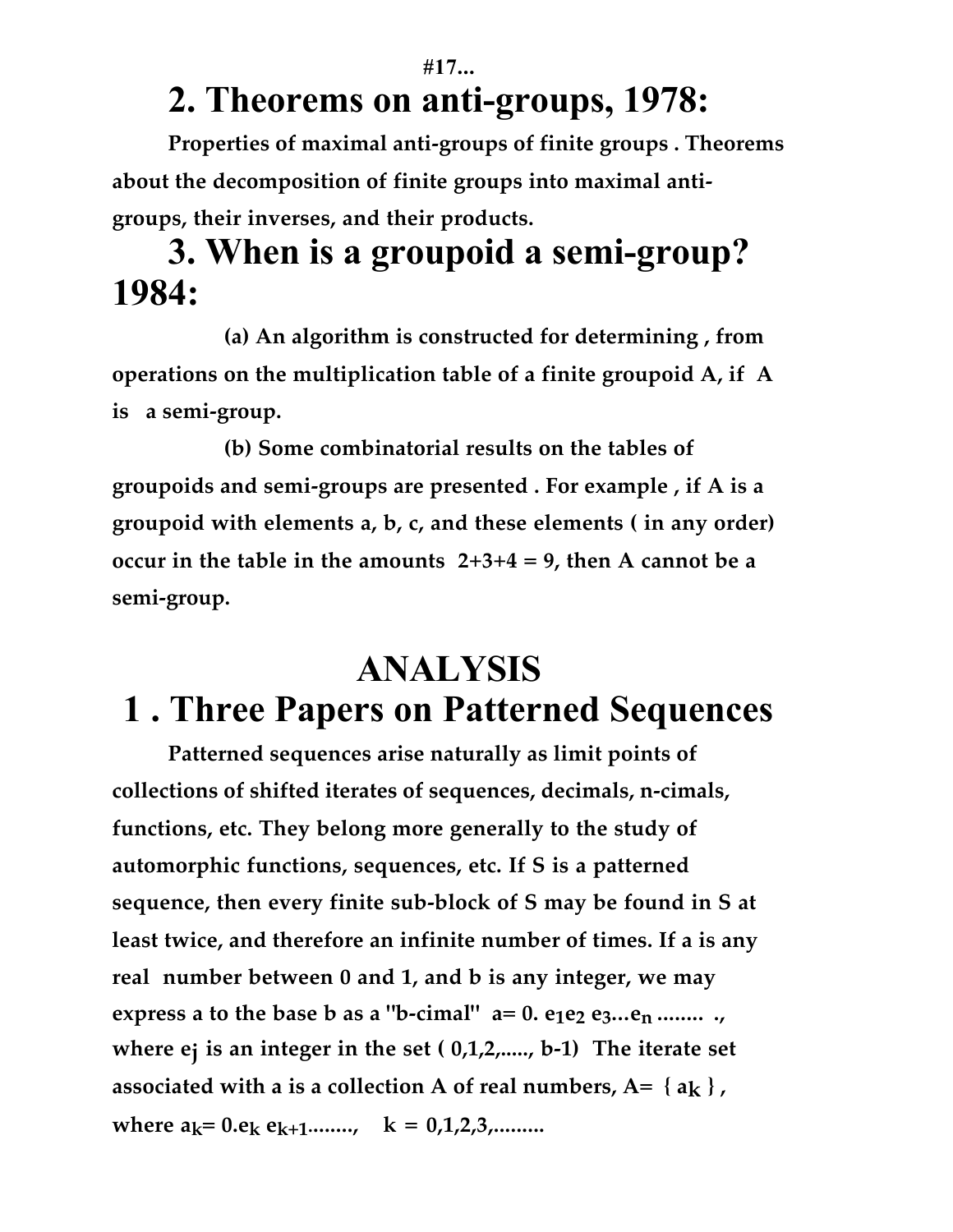**The first paper in this series asks questions about C and its topological closure . One always finds patterned b-cimals in the closure. If a is a patterned b-cimal, then C is automatically closed and indeed a perfect set. When is the closure of C discrete? Countable? Uncountable? These questions are all answered in the first paper.**

**The second paper discusses very general properties of patterned sequences, notably the phenomenon of braiding : A patterned sequence,**

**( function) is braided if one can identify two or more distinct patterning structures on its graph. Braiding algorithms are presented.**

**The third paper looks at properties of iterate sets of sums of** real numbers  $a + b$ , and  $a + r$ ,  $a \cdot r$ , when r is a rational number.

## **2. Patterned Functions , and Limit Functions of Iterate Function Sets, 1983 :**

**These papers explore the idea of the patterned form in functions of 1-variable. I have also invested 2-variable and complex variable patterned functions, but have not written up the results.** A function  $f(x)$  is patterned if , for any interval  $L = [M \le x \le$ **N ] , one can find an h > 0 such that**

**f(x+h) - f(x) = 0 , x** ε **L . These functions, the simplest automorphic functions beyond periodic functions are interesting for several reasons;**

**(1) In the paper on algebraic causation ( described in the section on Mathematical Physics ) they are used in the construction of scenarios of "point source causation" such as the Big Bang. They also occur as limit functions of iterate sets of**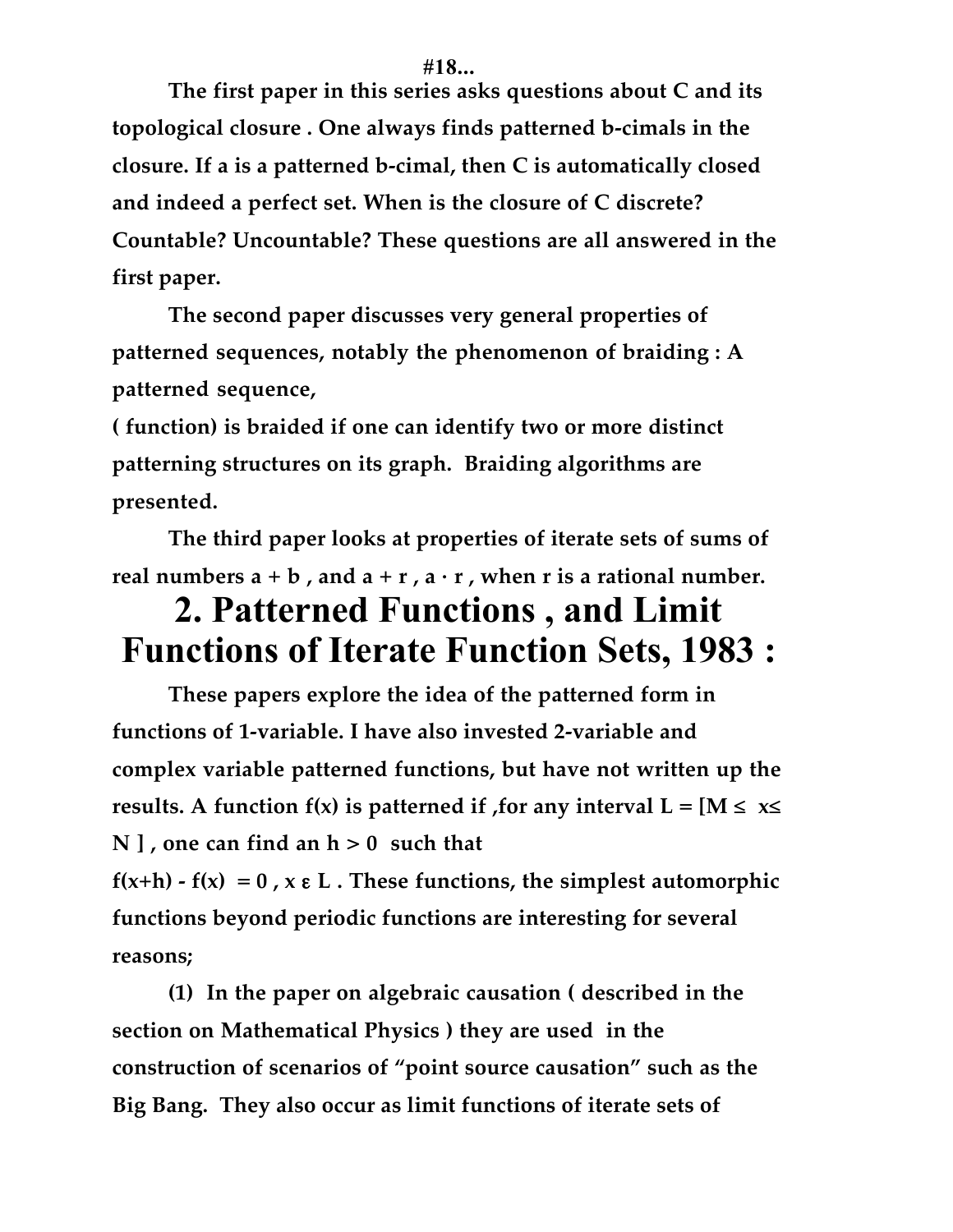**#19...** functions defined by  $f_t(x) = f(x+t)$ , and therefore have **applications in Hamiltonian Dynamics.**

**These functions also have the property that no finite neighborhood of such a functional shape, such as a arc or landscape can give sufficient information to exactly pin down one's location, a property shared also of course, with periodic functions.**

# **3. Back-Reconstructible Algorithms,1986:**

**Given a shape which has been generated from the pieces of another shape, ( such as a functional arc) , by the application of an algorithm, under what conditions is it possible to reconstruct both the generating shape and/ or the algorithm? Sufficient conditions are stated .**

# **MATHEMATICAL PHYSICS Causation Theory I. Causal Algebras, 1986 :**

**This paper was presented at the 11th General Relativity and Gravitation Conference in Stockholm, Sweden in August, 1986. It is a large paper and develops several themes:**

**(1) There is no single uniform definition of Causality which covers all the sciences: Physics, Biology, Geology, History, Cosmology, Journalism : all utilize different causal schemas in their actual practice. For example, biologists admit teleological notions. Historians are allowed to use their own humanity as a measuring instrument for the interpretation of the humanity of departed**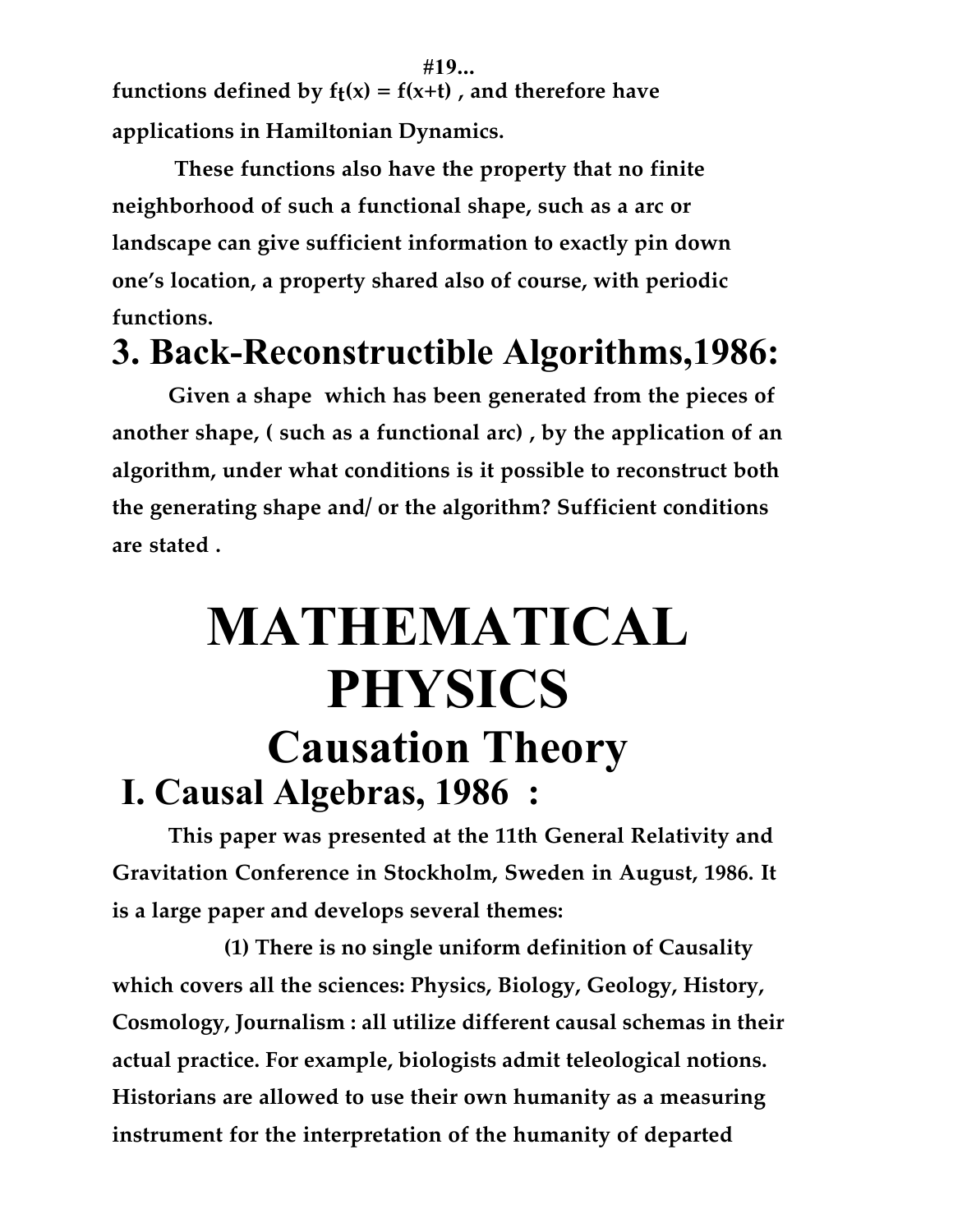**persons; thus the scientist introduces himself into the criteria for objectivity, etc.**

**(2) All definitions of Causality can be cast into the form of an algebraic structure, generally some kind of function algebra, with rules of composition that reflect the laws of nature, and specifications that are used in making predictions.**

**(3) Analytic function algebras are those most often used in physics because they mirror Kantian causation:** *all events past and future in a closed system are determined by the activity in some infinitesimal neighbor of any point in time.* **Examples of alternative function algebras modeling such causation are treated .**

**(4) Other causal models are examined and their algebraic structure described: substrate dependence ( biology), point-source causation ( cosmology ); back-braided causation ( quantum theory), atemporal descriptive causation ( journalism)**

**(5) The modeling of point-source and back-braided causation leads to the introduction of the patterned sequences and functions described in the section on mathematics papers.**

# **2.On Modeling Causal Singularities, January 2002**

**We discuss various ways by which analytic functions, and collections of analytic functions can model discontinuous and quantized behavior.**

**(1) Processes. A relatively converging infinite series combined with a process on the indices, can model situations in which change in hidden in the way the various contributing forces are accumulated, never revealing itself save at certain key**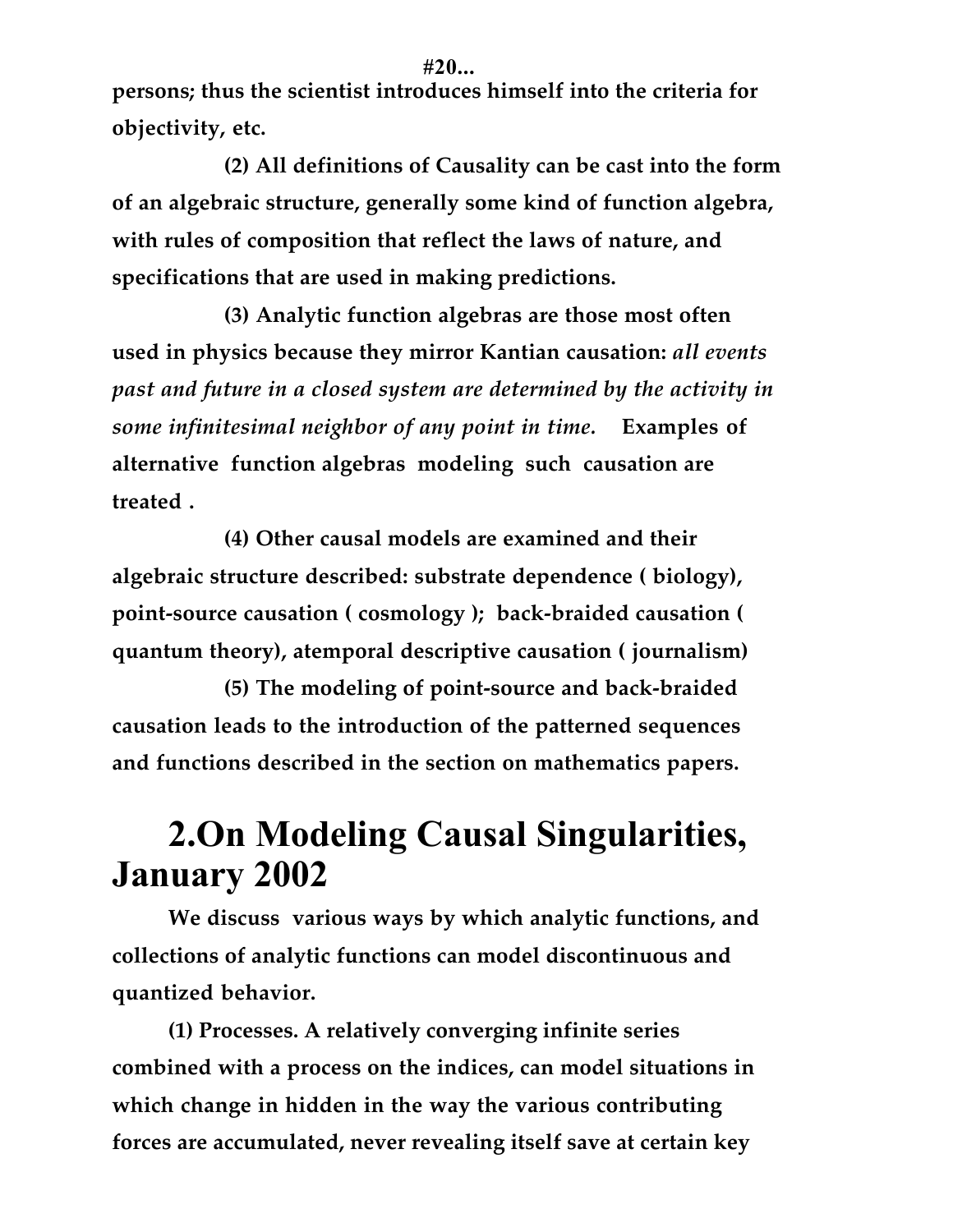#### **#21...**

**dramatic moments of breakdown. The behavior of the system is not predictable from the function, but can be predicted from the process acting on the algorithm ( in this case the infinite series), by which it is calculated. Example:**

$$
y = \sum_{j=1}^{\infty} \frac{(-1)^{n_j} (\sin t)^{2n_j}}{n_j} = \ln(1 + \sin^2 t)
$$

This has jumps at the points  $t = (n+1/2)\pi$ . If the series is **systematically rearranged through permutations on the indices of the summands, it can jump to any pre-assigned value, or oscillate** within any pre-determined segment of values  $a < y \le b$ .

**(2) Boundary conditions. The local information derivable from the configuration of all the state variables of a billiard ball in mid-trajectory reveal only so much of its future as can be given before its next collision with the walls of the table. However, knowledge of the shape of the table combined with that of the configuration of the billiard ball, re-introduce a determinist model for all future states**

**(3) Varieties of singular points obtained through the intersections of collections of analytic functions in several variables. The paradigm for this is the collision. Such discontinuous behavior does not violate causality or modeling by analytic functions.**

#### **3. The Theory Of Barriers: Finitism & Intuitionism in Physics, 1996**

**No-one has ever observed the presence, temporal or permanent, of infinite magnitudes. The expression itself is furthermore ambiguous, since two meanings of the word 'infinity' are involved:** *actually infinite* **entities , such as number, spatial extension or past time, and entities merely** *capable of manifesting*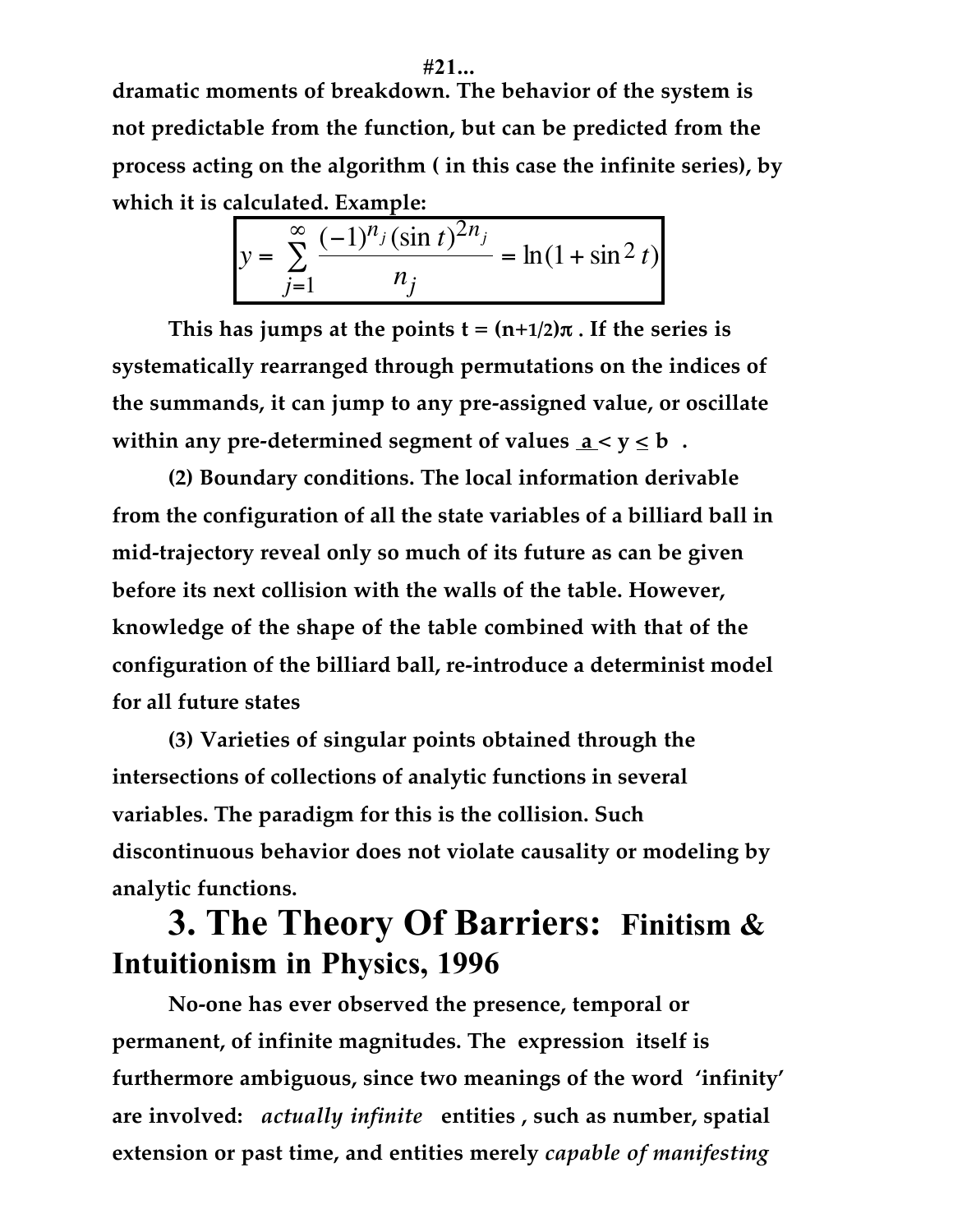*themselves in any finite quantity, however large* **, or the potentially infinite. Infinite entities usually involve the violation of some conservation law. For example, an infinite velocity would imply that, at least for an instant , material objects could be in two places at the same time. An infinite energy source violates all the laws of Thermodynamics. Whenever a magnitude is infinite, there is always a possibility that the part may be equal to the whole.**

**We suggest that physicists ought to look for:**

**(a) An upper bound to acceleration.**

**(b) A durational quantum for spontaneous decay, explosion or transformation.**

**(c) An upper bound to matter density. Radiation density.**

**(d) An upper bound on gravitational and electromagnetic potentials within massive or charged particles .**

**(e) A discrete quantum of velocity for objects moving away from rest.**

**(f) A discrete time quantum.**

**(g) A mass quantum, closely allied with an upper bound on frequency or a lower bound on wave-length.**

**(h) A length quantum, causing objects to "jump' from location to location in inertial motion.**

*Conjecture:* **In any situation in which the actually infinite is proscribed by some law of nature, one will find the potentially infinite proscribed by a barrier. This epistemological position is dubbed** *Physical Finitism .* **The actual or potential** *infinitesimal* **has no more physical viability than the actual or potential** *infinite* **, all of these being essentially metaphysical categories. We are unequivocal in believing that a time quantum is present in**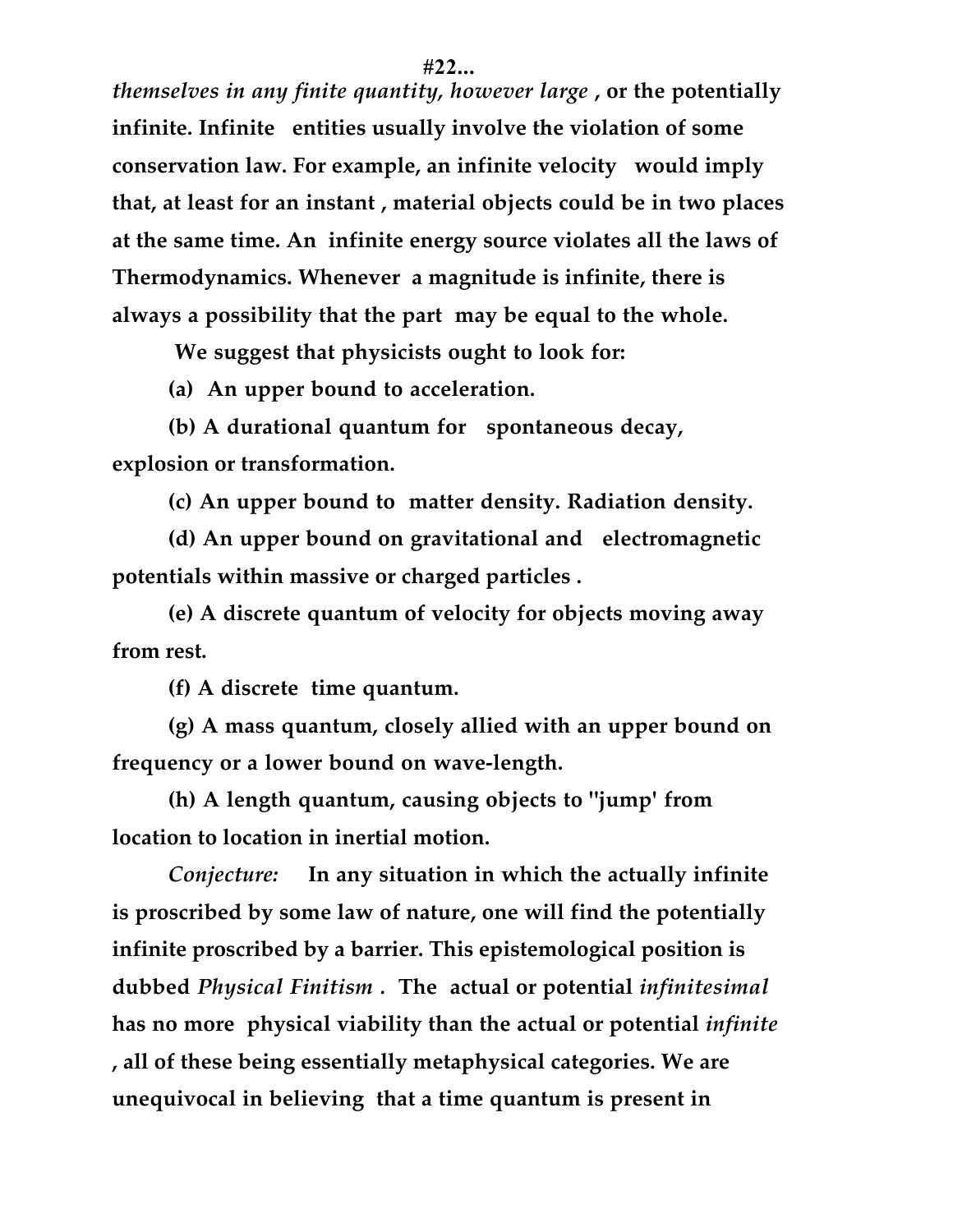**Nature. The evidence for it, as we try to show , comes from a great many directions.**

## **4. Counter-Intuitive Science**

**Modern science abounds with assertions that appear to fly in the face of simple commonsense. This comes as something of a surprise, because hard science claims to be derived from simple perceptions and irreducible self-evident notions. Even the most abstruse scientific theory is built on ideas so elementary that no sane person would bother to dispute them.**

**An examination of the counter-intuitive statements characteristic of modern science indicates a decision is made as to what set A of self-evident notions will be treated as** *more selfevident* **than another set B , which, having been designated as** *less self-evident* **are replaced by a counter-intuitive statements derived from A.**

**The set of examples chosen for this paper are drawn from modern logic, relativity and quantum theory . In each case our curiosity prompts us to reverse the direction of the standard syllogism: that is to say, if two sets of assumptions, A and B, are taken to be self-evident , and if , by giving its verdict to A , modern science has demonstrated that B is no longer tenable, we examine the consequences of giving** *greater* **validity to assumption B, then looking at the set of "counter-intuitive "conclusions that replace A.**

**This leads to an alternative science, one might call it the** *dual image* **of contemporary science. It is speculated that, at least in certain cases, the pairing of** *Image/Dual-Image* **may be a more effective vision of reality than a narrow adherence to either side of the debate.**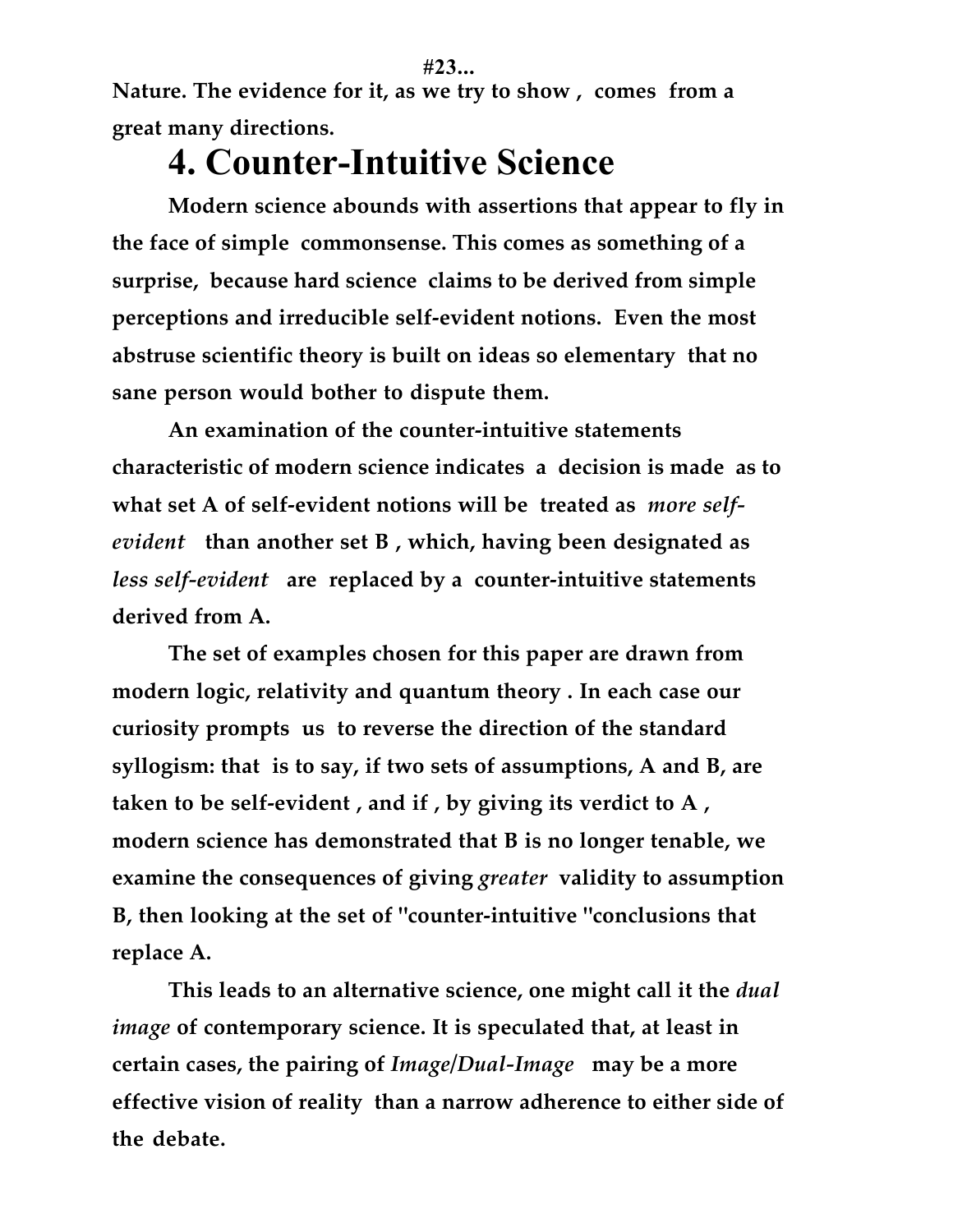**#24...**

# **Quantum Theory & Relativity 1. Introduction to the Ideas of Quantum Theory for the General Public, 1967;1986;1997:**

**The first version of this book was assembled from the notes for an informal course given at the University of Pennsylvania during the period of the establishment of "free universities" in the late 1960's. It was also given at the Free University of New York, a fascinating experiment in alternative and political higher education that fell apart when it was taken over by Maoist 'cultural revolution' types. Experience with their methods prepared me for dealing with their co-religionists over in Paris during the "Events of May,68 " .**

**The theme that runs through the 4 chapters of this book is the viewpoint in modern physics which seeks to define the limitations of knowledge, the known, the knowable and the unknowable. The unknowable is the new, third category for epistemology : the uncertainty of quantum physics, the spacelike acausality of relativity, the incompleteness of Gödel's Theorem, the unconscious mind .**

**The book sells well on college campuses, and on street corners adjacent to them. Its chapters are entitled,**

*I. The Existent and the Knowable;*

*II. Science and Nature at the Interface: Planck and Heisenberg; III: Dualism vs. Completeness: Einstein and Bohr .*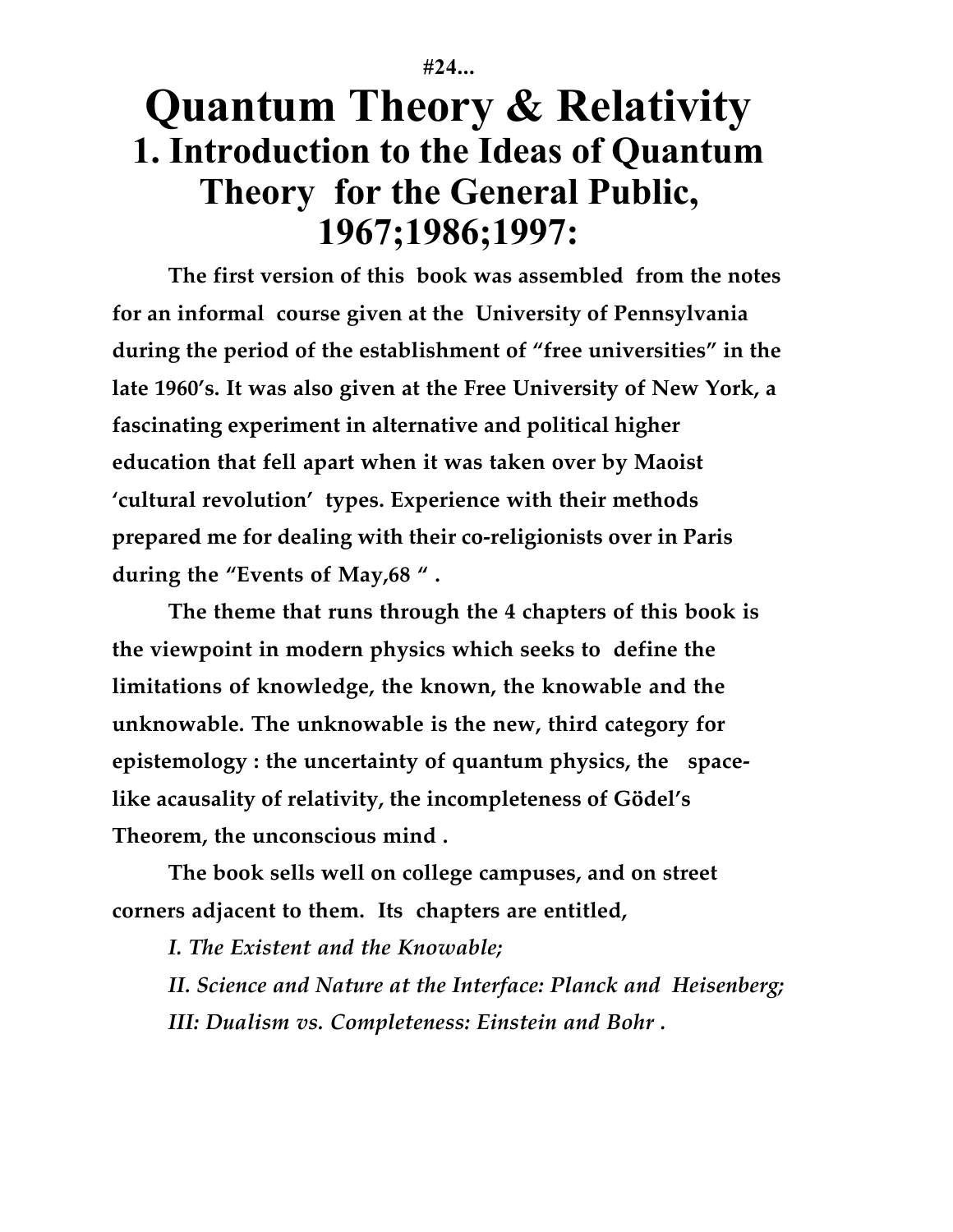#### **#25...**

# **2.Euclidean Time & Relativity, 1967, 1987**

**This article also comes out of ideas developed in the course presented at the University of Pennsylvania. It was shown to the philosopher of science , Costa de Beauregard to support my admission to the** *Institute Poincaré* **in 1969 for one year of studies of mathematical physics:**

**A ruler is a transportable system, a clock is a dynamical system . Characterizing Time on the basis of how it is measured, as is done in relativity, one must distinguish between constructible and non-constructible clocks in one's space time. This in turn is reflected in restrictions on the kinds of dynamical systems that can exist. The existence of clocks that will measure a certain kind of time dimension requires a fairly elaborate set of axioms.**

**This paper examines such axiom systems for various kinds of temporal topology: homogenous, quantized, linear , cyclic , mixtures of cyclic and linear time, and so on. Applications to both relativistic and non-relativistic space-times are discussed .**

### **3. Topological Paradoxes of Time Measurement , 2002:**

**The construction and results of this paper are derived from "Euclidean Time and Relativity " . See above.**

**Distance in space is measured with rulers. Duration in time is measured with clocks. Clocks are dynamical systems, that is to say, machines. Their functioning therefore depends on the particular mechanical laws which govern the universe in which they are employed.**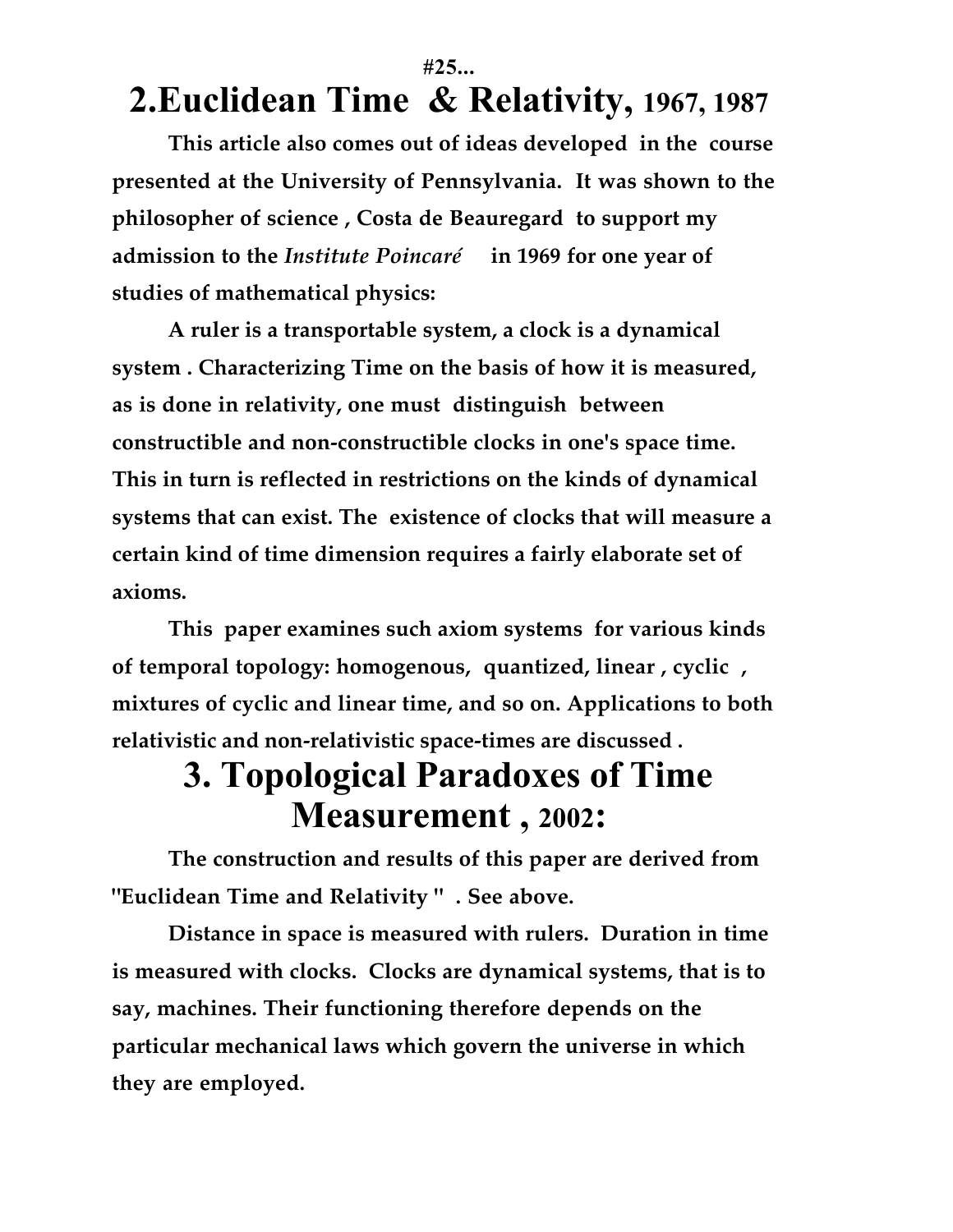#### **#26...**

*Definition:* **A linear universe is one in which there is some way by which the measurement of duration by clocks can be transformed into a measurement of distance by rulers. A relativistic universe, in which the postulate of relativity ( constancy of the speed of light) pertains is obviously an example of a linear universe.**

**A non-linear space-time is therefore one in which there is no mechanical or dynamical system, that can be used to parametrize time in terms of the spatial dimension.**

*Basic Theorem:*

**Let U be a non-linear space-time,** *Time* ⊗ *Space***, where the spatial component is a 1, 2 or 3D Euclidean Manifold . Assume that:**

**(1) Given a ruler of length R, it is always possible to fashion a ruler of length R'<R**

**(2) Given a clock measuring duration T, it is always possible to fashion a clock measuring some duration T'<T**

**(3) No time reversal. Time is always measured in the forward direction, which is a given.**

**(4) No such restriction applies to space. Rulers can be freely transported in all directions, freely rotated, etc.**

*ASSERTION :*

**(1) Under the above set of assumptions, it is not possible, from the existence of a clock**  $C_0$ **, which measures a durations of length T, to construct, ( save by trial and error), a clock measuring a duration of length 1/2 T . More generally, it is not possible to construct a clock measuring an interval of time aT,** where a is any constant  $0 < a < 1$ .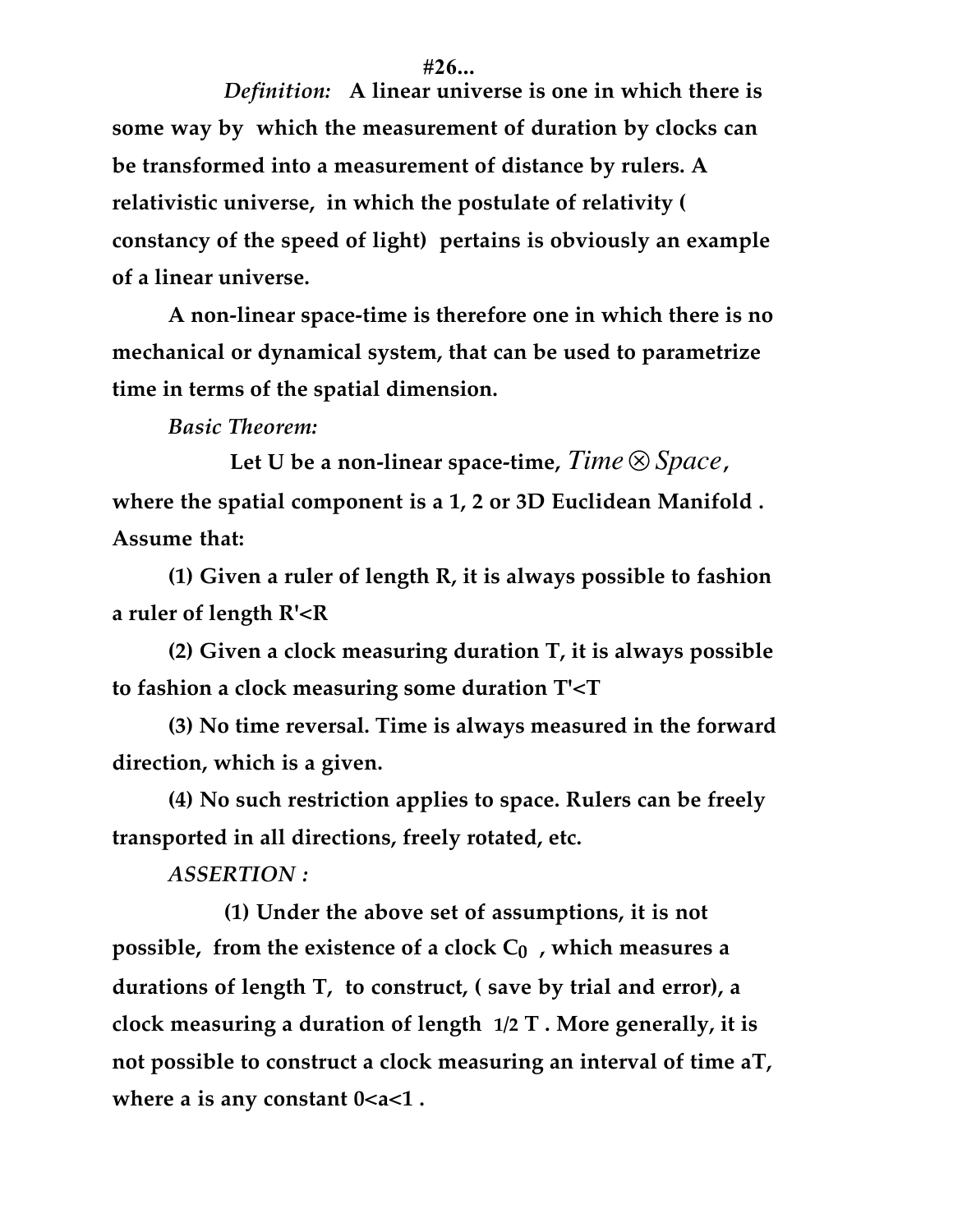**#27...**

**(2) In contrast to this it is possible , in either a 1 dimensional, 2-dimensional or 3-dimensional Euclidean space , using a ruler, to determine, from a given length L , the midpoint 1/2 L .**

## **3. Projective Concepts & Constructs in Relativity and Quantum Theory, 1988-92 :**

**This paper was presented at the Bolyai-Lobatchevski Conference on Non-Euclidean Geometry at Nyerigyhaza, Hungary in the summer of 1999. An abridged version of it was later published in Heavy Ion Physics**

**A** *projective construct* **is an object that can be described using the vocabulary of projective geometry and not in contradiction with its axioms.**

*Examples* **: A convex closed curve is a projective construct:** *Lines* **intersect them in only two** *points* **. A self-intersecting** *line* **is not a projective construct: self-intersecting lines are forbidden by the axioms. Certain projective constructs can now be re-labeled as "lines" and "points" to serve as the irreducible primitives of geometries that will automatically have models in the projective plane. This method is used to construct 9 non-Euclidean geometries, most of which have natural applications in physics. Dualism is also automatically built into a projective construct: the dual construct is obtained by interchanging the dual pairs : "line" and "point" ; "angle" and "segment" , etc. In particular I discuss the properties of a dual relativity in which, since 'angle' is interchanged with 'segment', there is an absolute upper limit to proper time,**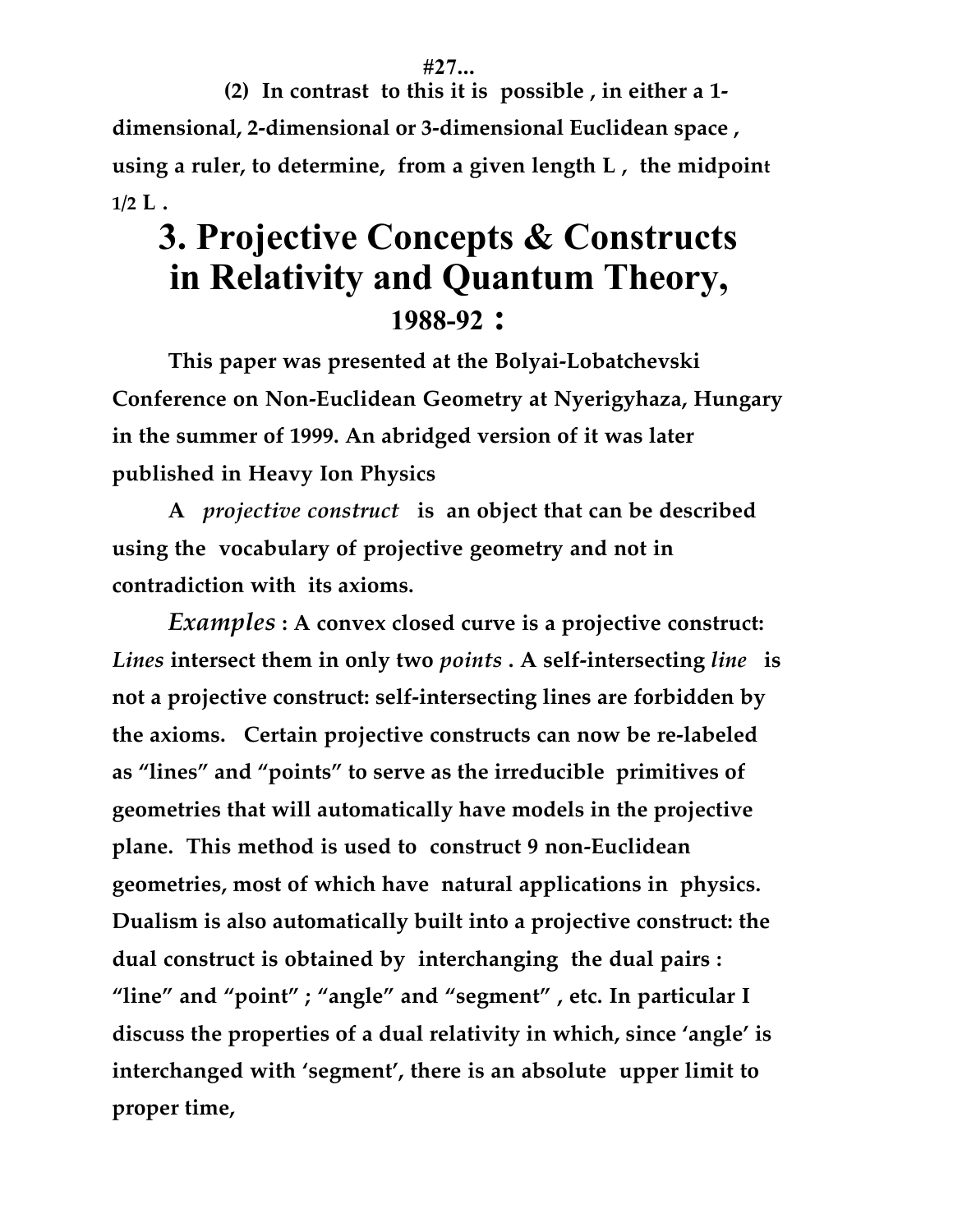$$
s = \int_{a}^{b} \sqrt{(c dt)^2 - dx^2 - dy^2 - dz^2}
$$

*The Projective Postulate for Mathematical Physics :* **"** *Every observable of our universe which can be described as a projective construct implies the existence of a dual observable . "* **Heuristic arguments are given to suggest that the Hubble expansion field is the dual observable to the relativistic light ray, and that the absorption of quanta can be interpreted as dual to spontaneous pair-particle creation.**

**In the last section of this paper I describe quantum theory in terms of a projective "uncertainty space" , in which matter and momentum are dual vector quantities and uncertainty is a scalar with some of the properties of matter. This is in sympathy with the thought of Leibniz, who defines matter as substance inherently impervious to knowing.**

### **4. Intrinsic Uncertainty of Time Derivatives in Quantum Mechanics, 1992:**

**The procedure used in the differential calculus, by which the tangent of a curve at a point is derived from rotating its secant about that point as a pivot, breaks down in Quantum Mechanics : the Uncertainty Principle guarantees the impossibility of doing this in practice.**

**One is led to the conclusion that all "time derivatives" in the quantum domain are** *self-complementary* **, that is to say ,** *intrinsically uncertain* **. The Uncertainty Principle can be used to compute a most likely" value for time derivatives. The same**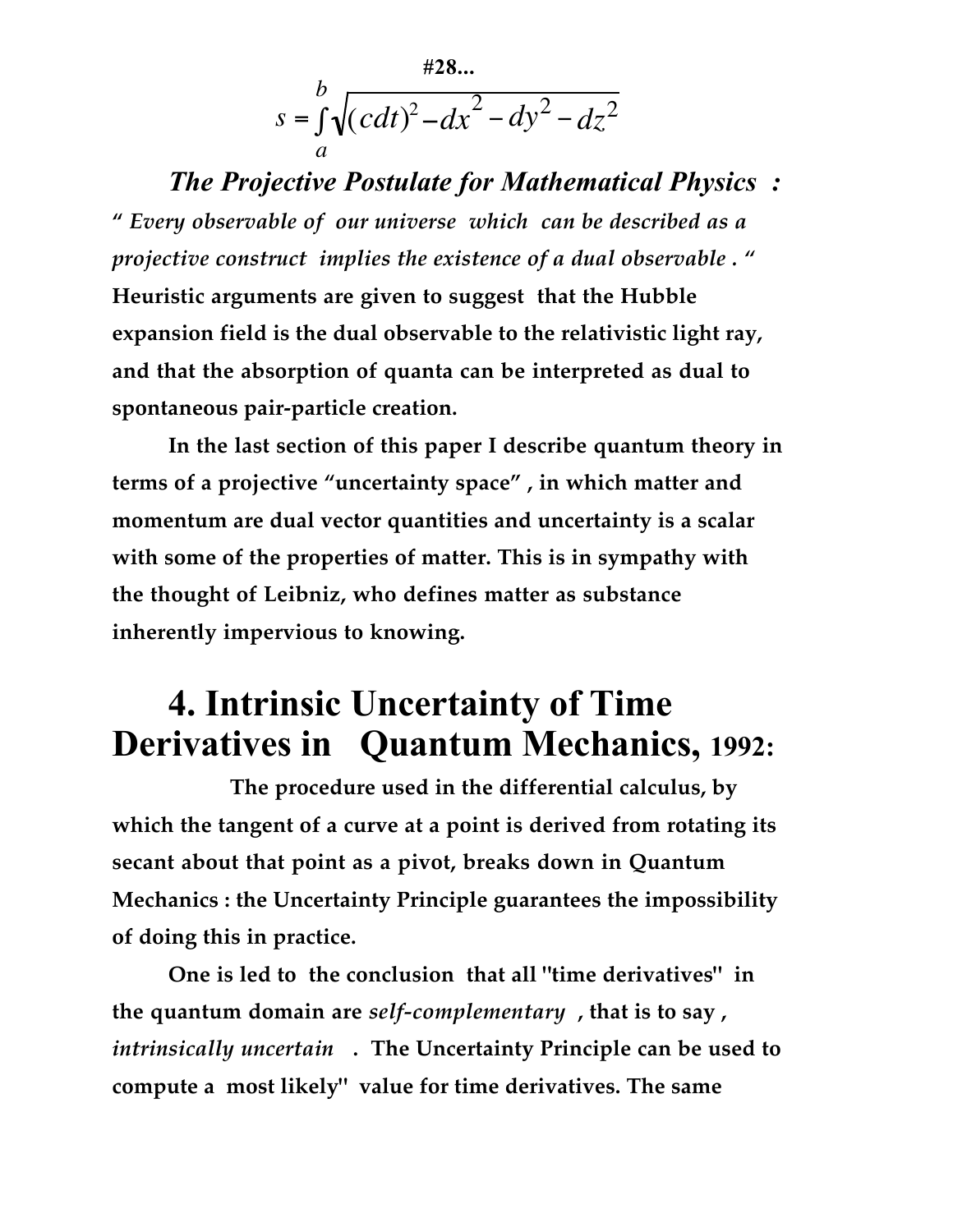**#29... methods are used to compute intrinsic uncertainties for accelerations, thus for forces.**

**On the basis of these observations it is argued that two forms of momentum, time-dependent and time-independent, are needed in the formulation of Quantum Theory, analogous to time dependent and time independent forms for the energy.**

**@@@@@@@@@@@@@@@@@@@@@@@@@@@@@@@@@@@@@@**

# **PSYCHOLOGY 1. Life and Life-Energy, 1959:**

**Psychic energy. Trauma and shock. Origins of the Unconscious Mind. The cycle of re-adjustment: Four stages of the Rebirth Mechanism. Identity, Non-Being, Being and Becoming. Perception, Will and Creativity.**

# **2. Love and Cosmology, 1979 :**

**The interior cosmology of romantic love. The basic archetypes, their projection onto all those who, directly or indirectly, impinge on the unfolding of the drama of love. The private fate-secret that is at the root of intimacy, and defines fidelity in the wider sense. The construction and rending of the primal mythology , the simultaneous activity of processes in opposition .**

# **3. The Corpse In The Bedroom : Topics in "Hamlet" , 1987 :**

**Hamlet's grief shown to derive largely from mourning for his mother's spiritual death. His futile attempts at preservation of his own sense of moral superiority . Polonius as caricature of a certain kind of gross depravity. Ophelia's insanity, her role as**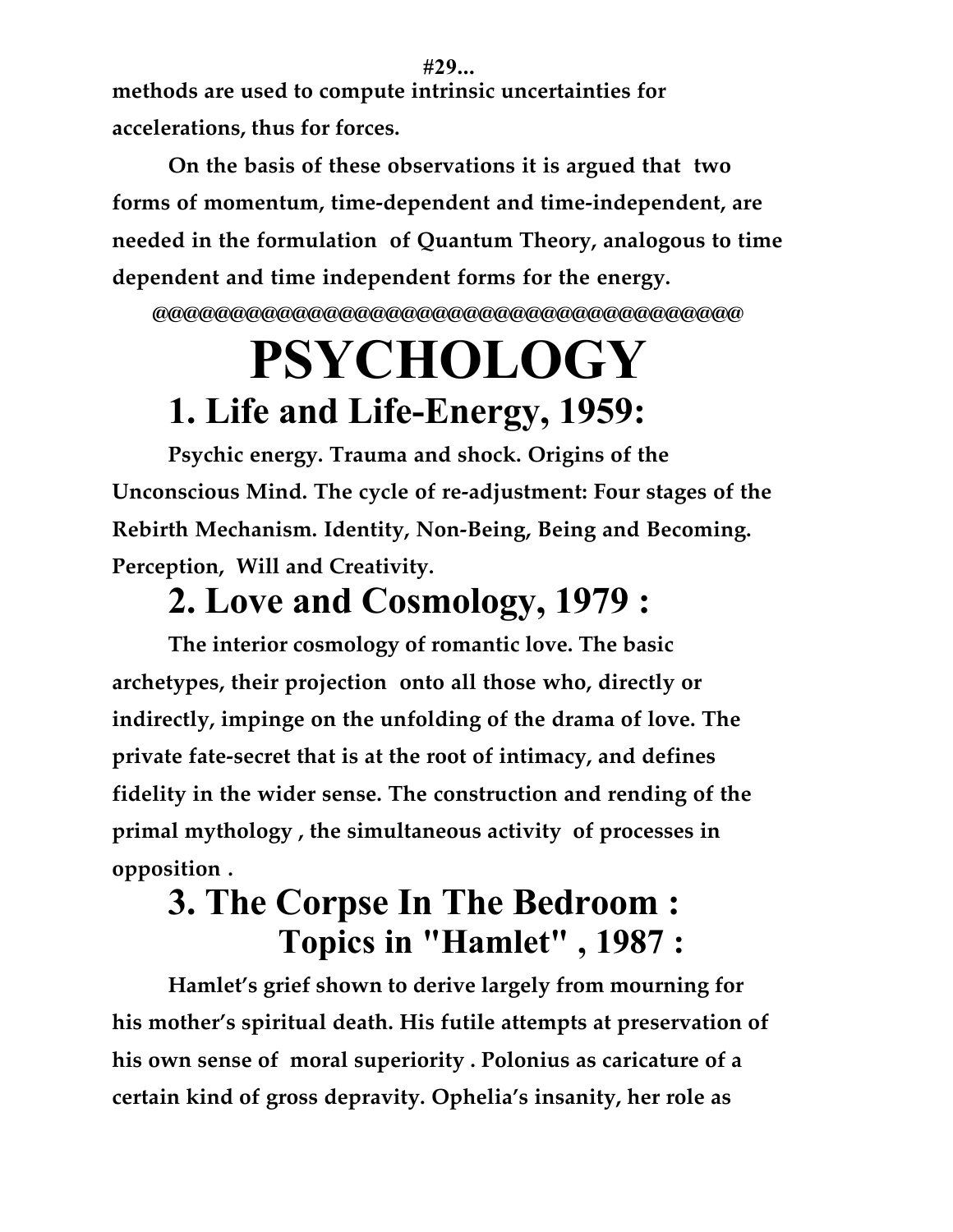**matrix and transmitter of cosmic forces of destruction. Her suicide and burial. The theatrical**

**relevance of the seemingly misplaced soliloquy "To be or not to be..."**

**Act III as religious Calvary, as rite of passage: court, theater, chapel and parental bedroom. Incest and the semiotics of sterility and barrenness.**

# **4. Shrinking Expectations, 1967:**

**In 1967 I prepared two courses on Epistemology , given at the Free University of New York and at University of Pennsylvania. The notes from the physics course formed the basis for two physics articles :** *Introduction to The Ideas of the Quantum Theory ( See above )* **and** *Euclidean Time and Relativity* **,** *(See above )* **.**

**The second course, from which this small book was developed , was on the history and epistemology of psychology. An overview of 300 years of European psychology, psychiatry and alienism. History of the notion of an unconscious mind from the Renaissance to the present day. Growth of the mental hospital. History of medical hypnosis. Philosophical discussions of hypnosis, the unconscious mind, adjustment, etc.**

# **5. Hysteria and Enlightenment , 1992 :**

**A 200 page historical novel based on the controversial cure of the hysterical blindness of the 17-year old piano prodigy, Marie-Therese von Paradis, by Franz Anton Mesmer in the 1770's. Distinction between sight and vision. The medical revolution of the 18th century. The ambivalence of the physician as scientist and charismatic healer. The Enlightenment critically examined.**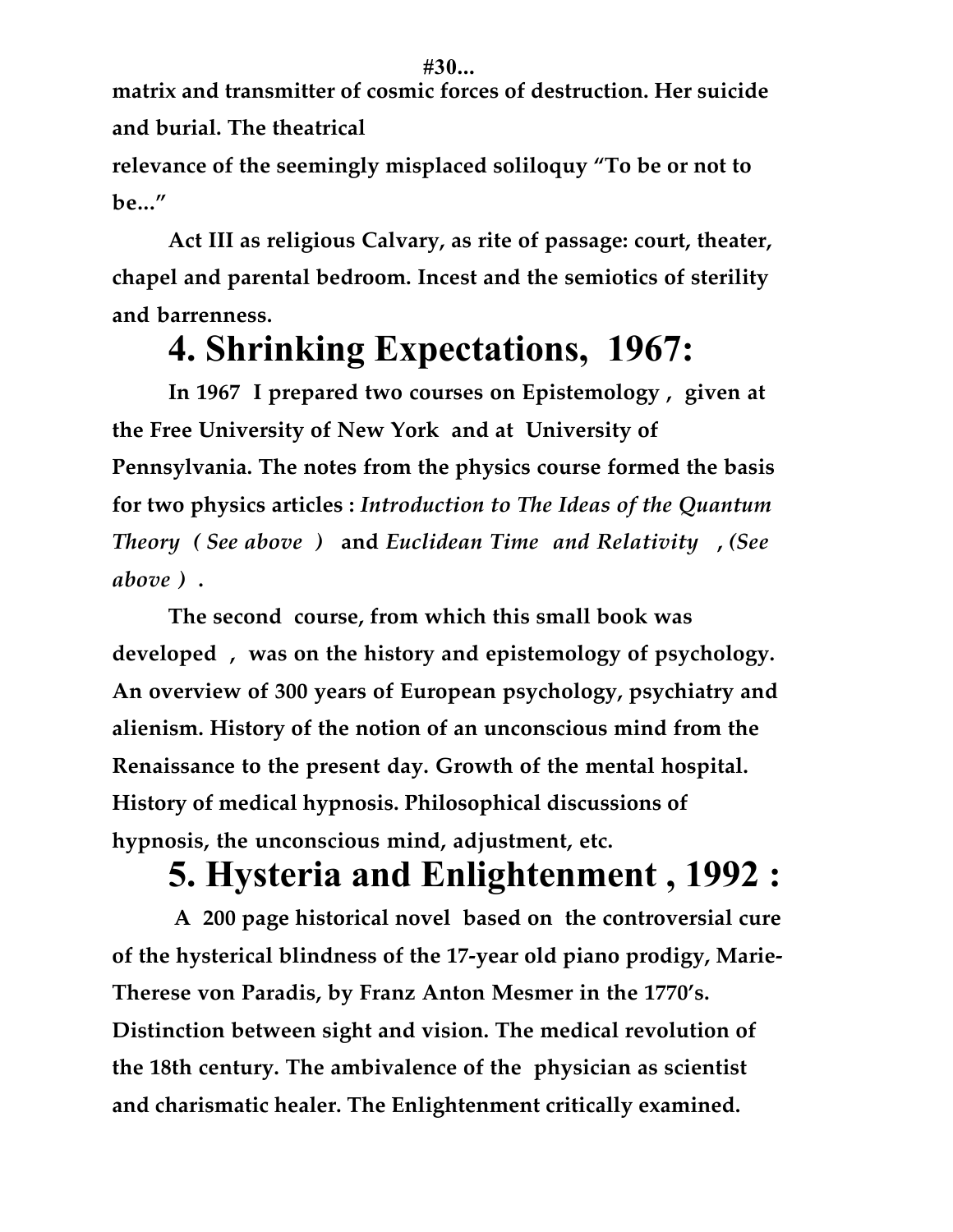#### **#31... 6. Logical &Psychological Question Theory 1994 :**

**Well-formed questions in logical question theory. "Psychological Question Theory " defined .Categories of personhood and the structure of anxiety. The possibility of using the theory of well-formed questions as a foundation for a theory and science of the emotions.**

# **7. Malevolent Malpractice, 1998**

**A no-holds barred attack on the psychotherapeutic pseudoscience of the lat 100 years. Freudian Psychology. Agressive Chemical Therapies. Electoshock Therapy. Psychosurgery. Behavior Modification. Neuroleptic Drugs. The neurotransmitter theory of emotional affect.** @@@@@@@@@@@@@@@@@@@@@@@@@@@@@@

# **Conference Coverage**

#### **\*\*\*Einstein Centennial Symposium, March 1979**

### **\*\*\*International Congress of Math-Physicists, August 1983**

**\*\*\*General Relativity and Gravitation, Stockholm, Sweden , August 1986**

**\*\*\*Mandelbrot on Fractals and Chaos, Cincinnati, Ohio, September 1987**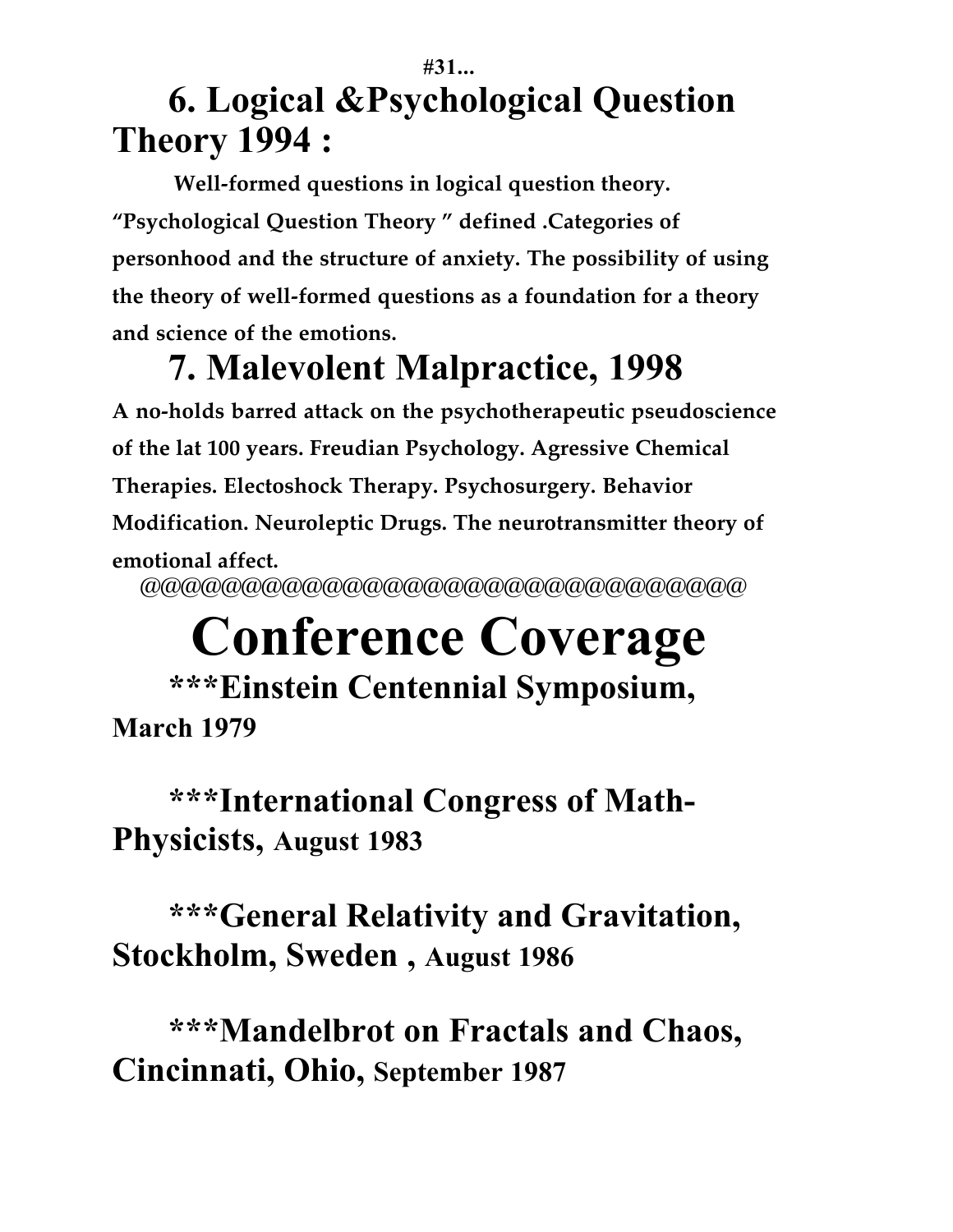**#32...**

**\*\*\*Conference to celebrate A. Wiles' proof of Fermat's Last Theorem , Boston University, August 1995**

**\*\*\*Symposium in honor of Subramanyam Chandrasekhar, December 1996**

**\*\*\*American Mathematical Society Conference , January, 2000**

# **Book Reviews**

**(1) Sylvia Nasar's Biography of John Forbes Nash, A Beautiful Mind ;** Simon &Schuster, 1998

**Reviewed in Ferment XII #4 -#7 Fall, 1998 . On the Internet at <http://www.fermentmagazine.org/essays/fnash1.html>**

**(2) Ray Monk 's 2-volume biography of Bertrand Russell:**

**Volume I: Bertrand Russell: The Spirit of Solitude 1872-**

#### **1921 ;** The Free Press , 1996

**Volume II : Bertrand Russell:** *The Ghost of Madness 1921 -*

#### *1970*Jonathan Cape , 2000

**Reviewed in Ferment XV#3, March 2002. On the Internet at <http://www.fermentmagazine.org/essays/russell1.html>**

**(3) Irwin Schrödinger: The Interpretation of Quantum Theory**

Oxbow Press ,1998 **Reviewed in FermentIX#9, January 1999 . On the Internet at**

**http://www.fermentmagazine.org/FermentIX//FIX9.doc**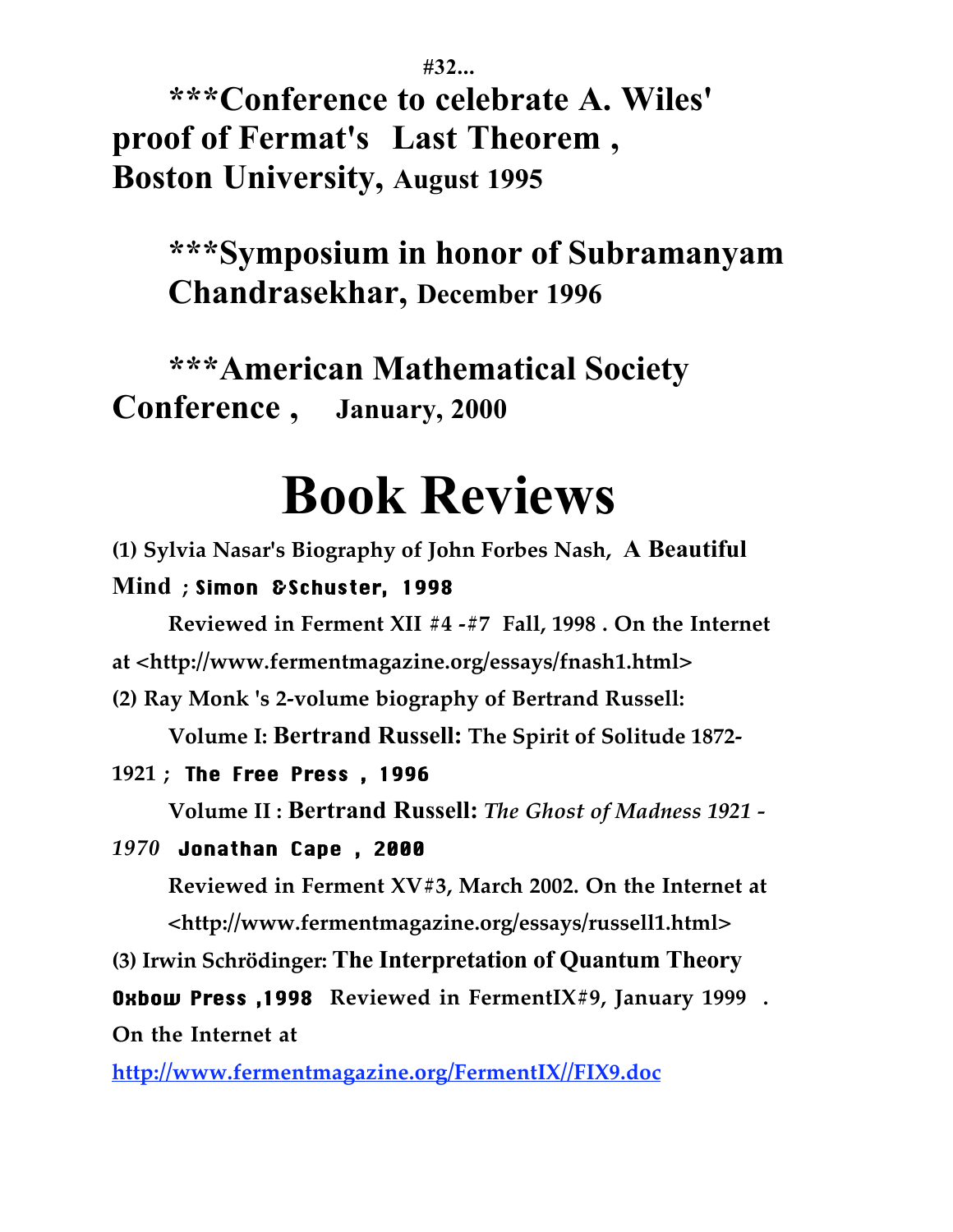# **#33... Science Writing In Memoriam Einstein :**

**A complete report on the celebration, at the Institute for Advanced Study, of the 100th Anniversary of Einstein's birth. March 21-23rd 1979,**

# **René Thom: the Aristotelian Vision of Science:**

**Conversations with the inventor of Catastrophe Theory, August, 86**

# **Mandelbrot's 5-Ring Fractal Circus:**

**Benoit Mandelbrot, Chaos, and the view from Cincinnati, Ohio; September,1987**

# **The Quest for Alexandre Grothendieck :**

**In May ,1988, the author set out to find the famous recluse mathematician, Alexandre Grothendieck. In an old stone cottage in a village in the south of France, Grothendieck shared his views on contemporary trends in mathematics, ecology, and the power politics of science. In 1994 he vanished again. A new search revealed his whereabouts without invading his privacy, in September, 1995.**

# **Alexander Yesenin-Volpin, logician-dissident:**

**Life and thought of the controversial Intuitionist logician, a figure of enormous stature in the Russian civil rights movement of the 60's**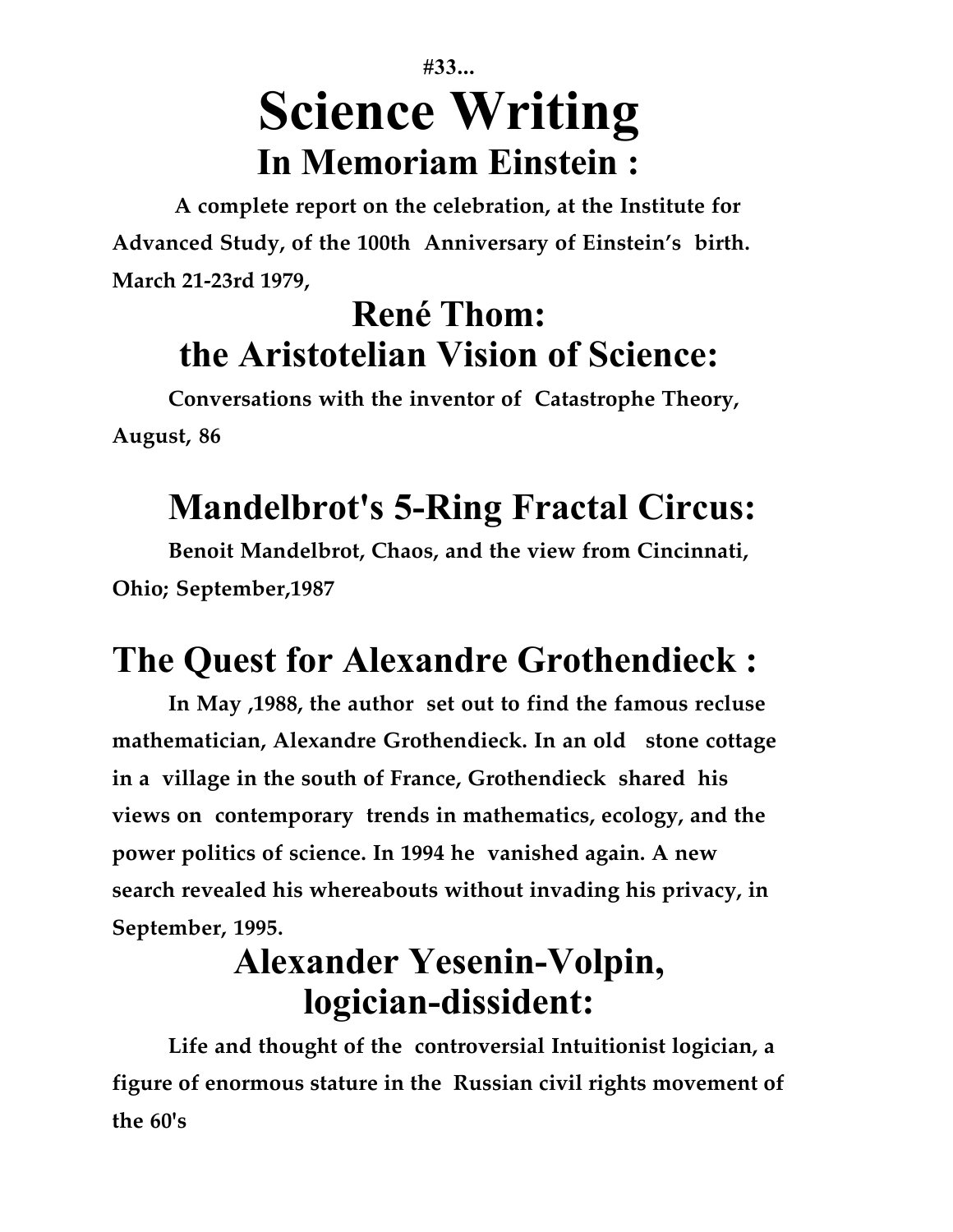#### **#34... Hysteria & Enlightenment: Franz Anton Mesmer and Marie-Therese von Paradis**

**This combination of novel with documentary evokes, through fiction, historical research and speculation , the music, science, medicine and politics of the Enlightenment in Vienna , 1750- 1780. The focus is on the cure of the hysterical blindness of the 17-year old piano prodigy, Marie-Therese von Paradis, by Franz Anton Mesmer, the man who brought hypnosis to the attention of European medicine. This tragic and beautiful story has been told many times. From its' fertile soil the author reaps a rich harvest of insights into: the structure of perception; the distinction between sight and vision; the learning process; the relationship of music to mental illness ; the medical revolution of the 18th century; the excitement and turmoil of the Industrial Revolution; the physician's dual persona as scientist and charismatic healer; psychiatric practice, then and now ; and related issues.**

#### **An Introduction to the Ideas of Quantum Theory 1967;1986;1999**

**Topics range from Planck's discovery of the quantum of action in the 1900's to the verification of the existence of nonlocal phenomena in the 1990's .This introduction, intended for the general educated public, differs from most popular accounts of Quantum Theory in several respects :**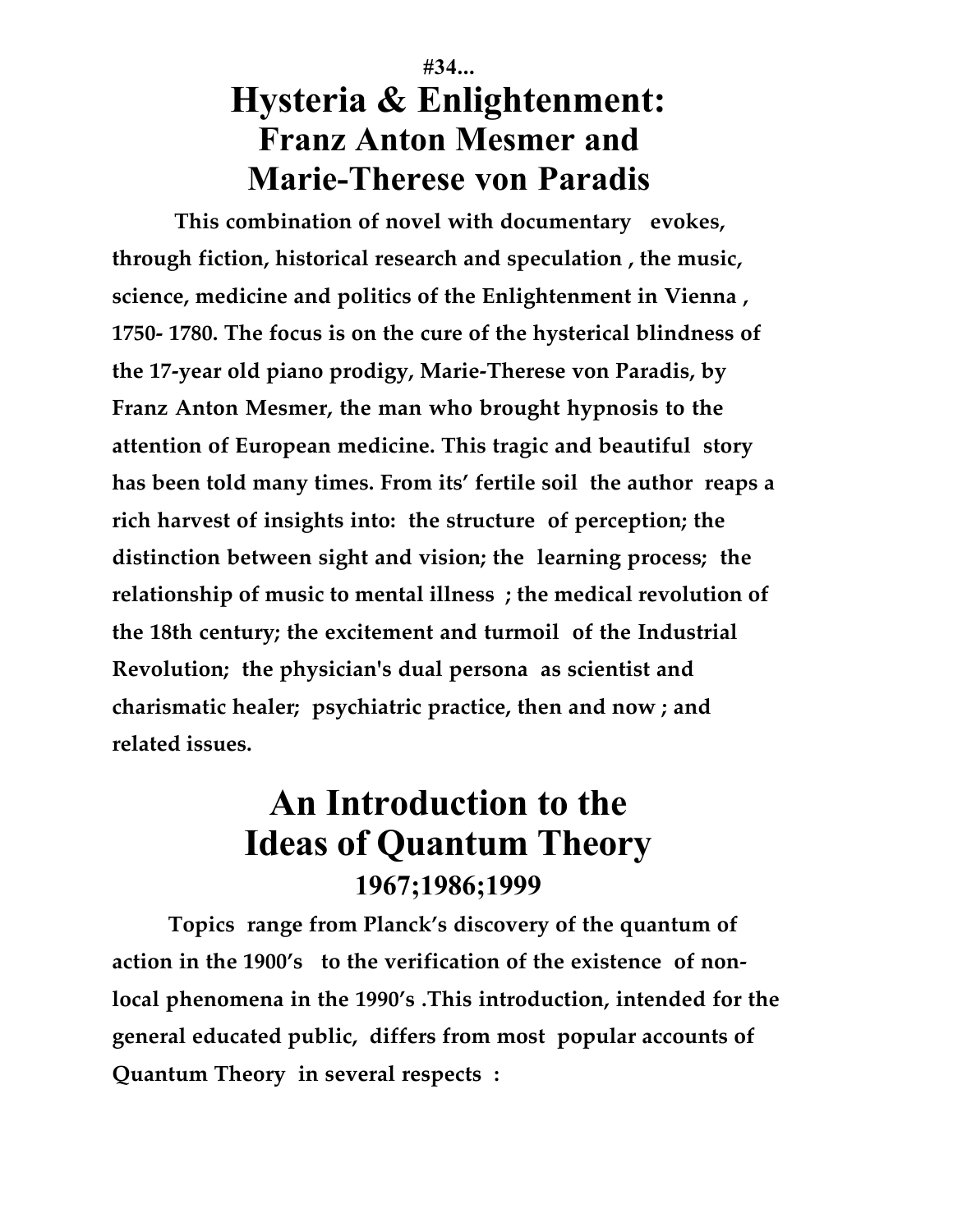**(1) Although the mathematics is kept to a minimum, the discussion is geared to the educated public. Standard accounts tend to be written far above, or far below this level.**

**(2) A high standard of prose is maintain throughout.**

**(3) The theory's subtlety has not been sacrificed.**

**(4) This book also may be used in classrooms, as a supplement to standard mathematical texts. Its' bibliography provides an excellent resource for further study.**

# **Can Anyone Be a Two-Cultures Man?**

**A satirical dialogue between Ignatius Y. Snew and an impecunious college dropout in Mushposh, South Carolina, about the relevance of the Two Cultures Dilemma**

## **Pons Asinorum**

**5 humorous narrative of a mathematical character. The book is based on the premise that one does not have to understand very much mathematics to make fun of it.**

# **Circular Tangrams**

**A modification of the millennial Chinese Tangram puzzle, using pieces which combine straight with circular edges. Cardboard pieces and 14 puzzles. Diagrams are included which show how to a ruler and compass to reconstruct a set of Circular Tangram pieces.**

✠✠✠✠✠✠✠✠✠✠✠✠✠✠✠✠✠✠✠✠✠✠✠✠✠✠✠✠✠✠✠✠✠✠✠✠✠✠✠✠✠✠✠✠✠ ✠✠✠✠✠✠✠✠✠✠✠✠✠✠✠✠✠✠✠✠✠✠✠✠✠✠✠✠✠✠✠✠✠✠✠✠✠✠✠✠✠✠✠✠✠✠